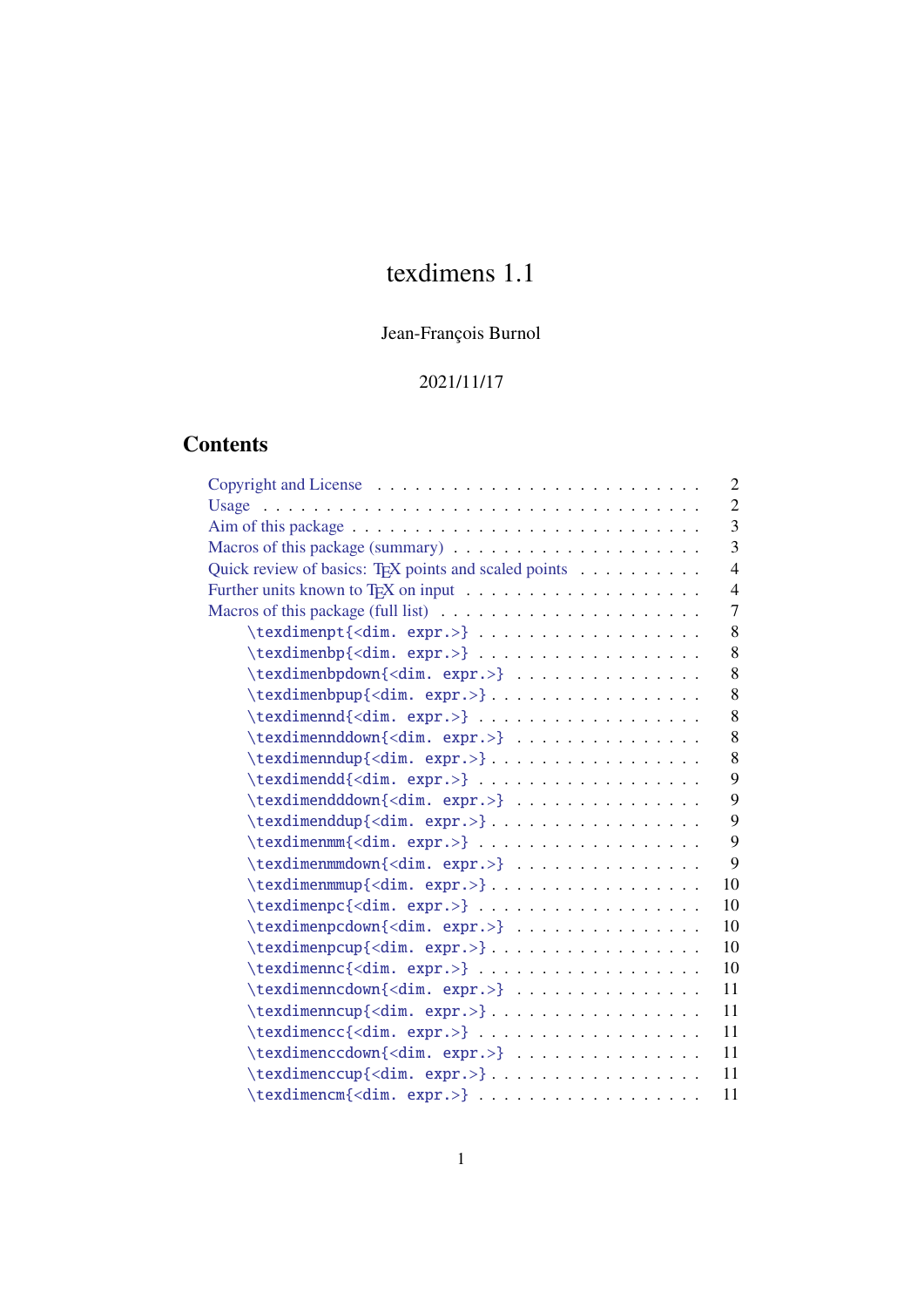| $\texttt{\texttt{dimm}}\texttt{$                                           | 12 |
|----------------------------------------------------------------------------|----|
| \texdimencmup{ <dim. expr.="">}</dim.>                                     | 12 |
| \texdimenin{ <dim. expr.="">}</dim.>                                       | 12 |
| \texdimenindown{ <dim. expr.="">}</dim.>                                   | 12 |
|                                                                            | 12 |
| \texdimenbothcmin{ <dim. expr.="">}</dim.>                                 | 13 |
| \texdimenbothincm{ <dim. expr.="">}</dim.>                                 | 13 |
| \texdimenbothcminpt{ <dim. expr.="">}</dim.>                               | 13 |
| \texdimenbothincmpt{ <dim. expr.="">}</dim.>                               | 13 |
| \texdimenbothcminsp{ <dim. expr.="">}</dim.>                               | 13 |
| \texdimenbothincmsp{ <dim. expr.="">}</dim.>                               | 13 |
| \texdimenbothbpmm{ <dim. expr.="">}</dim.>                                 | 13 |
| \texdimenbothmmbp{ <dim. expr.="">}</dim.>                                 | 14 |
| \texdimenbothbpmmpt{ <dim. expr.="">} </dim.>                              | 14 |
| \texdimenbothmmbppt{ <dim. expr.="">} </dim.>                              | 14 |
| \texdimenbothbpmmsp{ <dim. expr.="">}</dim.>                               | 14 |
| \texdimenbothmmbpsp{ <dim. expr.="">} </dim.>                              | 14 |
| \texdimenwithunit{ <dim. 1="" expr.="">}{<dim 2="" expr.="">}</dim></dim.> | 14 |
|                                                                            | 15 |
|                                                                            | 15 |
|                                                                            | 15 |
|                                                                            | 16 |
|                                                                            | 16 |
|                                                                            | 16 |
|                                                                            | 16 |
|                                                                            | 16 |
|                                                                            | 16 |
|                                                                            | 16 |
|                                                                            | 17 |
|                                                                            |    |

### **Co[pyrig](#page-15-6)[ht](#page-15-5)[and](#page-15-5)[License](#page-15-5)**

Co[pyright \(c\) 2021](#page-16-0) Jean-François Burnol

<span id="page-1-0"></span>The texdimens CTAN package is distributed under the LPPL 1.3c.

### **Usage**

Utilities and d[ocumentation rel](https://ctan.org/pkg/texdimens)ated to TEX dimensiona[l units, usab](https://ctan.org/license/lppl1.3c)le:

- <span id="page-1-1"></span>• with Plain TEX: \input texdimens
- with LATEX: \usepackage{texdimens}

For reporting issues, use the package repository.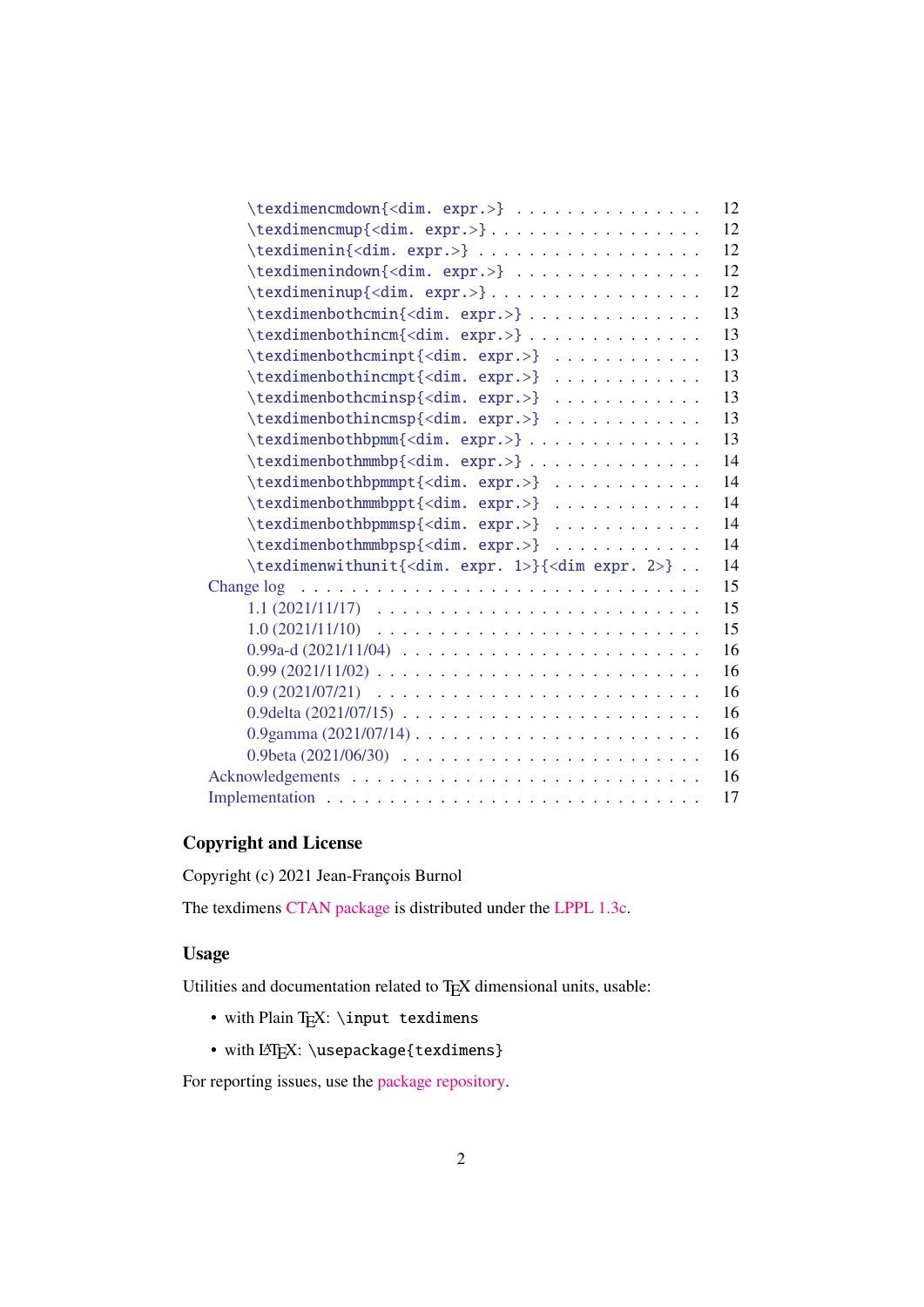#### <span id="page-2-0"></span>**Aim of this package**

The aim of this package is to provide facilities to express dimensions (or dimension expressions evaluated by  $\dim \exp r$ ) using the various available T<sub>E</sub>X units, to the extent possible.

#### <span id="page-2-1"></span>**Macros of this package (summary)**

This package provides expandable macros:

- \texdimenUU with UU standing for one of pt, bp, cm, mm, in, pc, cc, nc, dd and nd,
- \texdimenUUup and \texdimenUUdown with UU as above except pt,
- \texdimenbothincm and relatives,
- \texdimenbothbpmm and relatives,
- \texdimenwithunit.

\texdimenbp takes on input some dimension or dimension expression and produces on output a decimal D such that D bp is guaranteed to be the same dimension as the input, *if* it admits any representation as  $E$  bp; else it will be either the closest match from above or from below. For this unit, as well as for nd and dd the difference is at most 1sp. For other units (not pt of course) the distance will usually be larger than 1sp and one does not know if the approximant from the other direction would have been better or worst.

The variants \texdimenbpup and \texdimenbpdown expand slightly less fast than \texdimenbp but they allow to choose the direction of approximation (in absolute value).

The macros associated to the other units have the same descriptions.

\texdimenbothincm, respectively \texdimenbothbpmm, find the largest (in absolute value) dimension not exceeding the input and exactly representable both with the in and cm units, respectively exactly representable both with the bp and mm units.

\texdimenwithunit{<dimen1>}{<dimen2>} produces a decimal D such that D  $\dim\exp r \dimen2\relax$  is parsed by T<sub>EX</sub> into the same dimension as dimen1 if this is at all possible. If dimen2<1pt all T<sub>E</sub>X dimensions dimen1 are attainable. If dimen2>1pt not all dimen1 are attainable. If not attainable, the decimal D will ensure a closest match from below or from above but one does not know if the approximation from the other direction is better or worst.

In a sense, this macro divides <dimen1> by <dimen2>, see additional details in the complete macro description.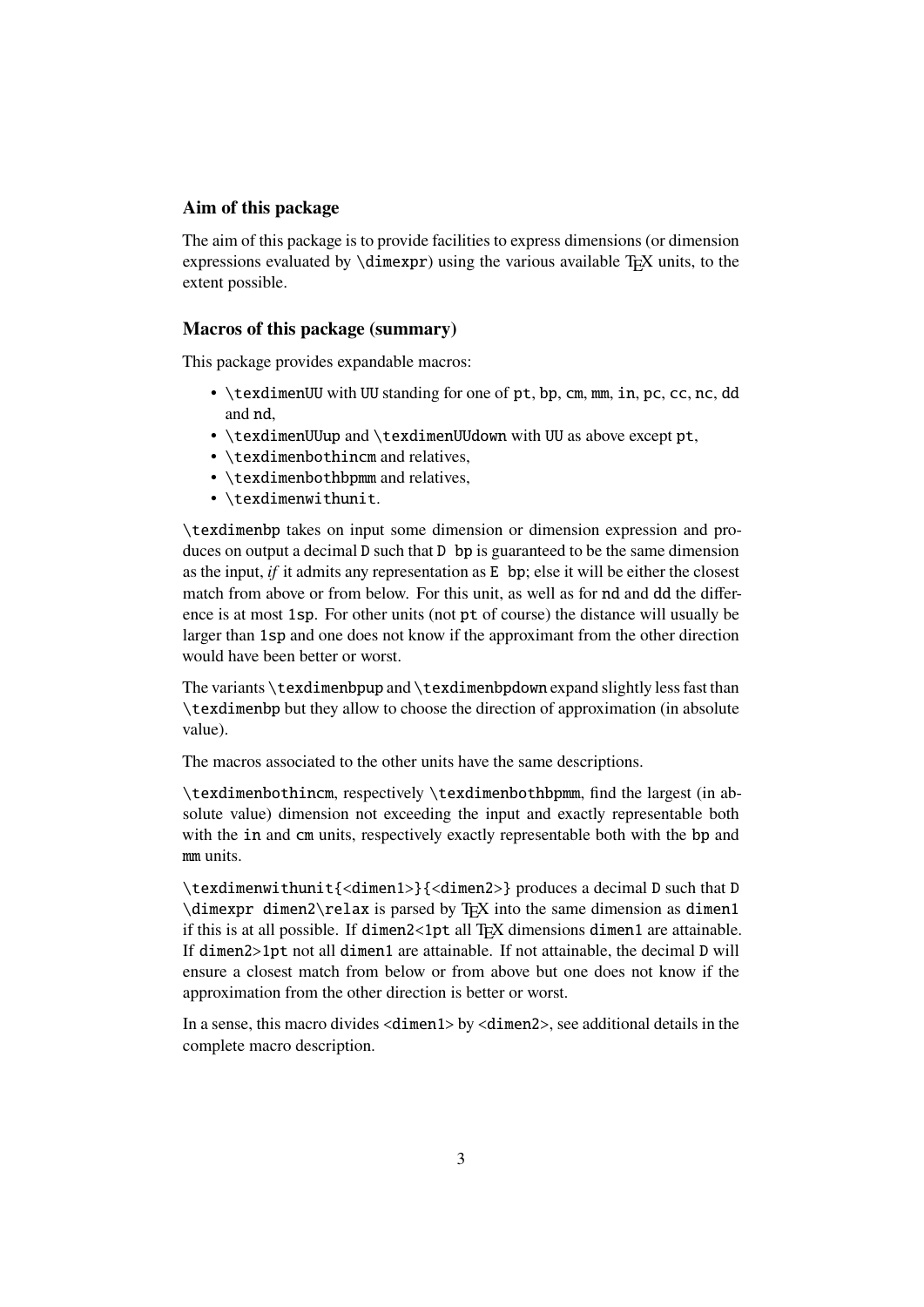#### <span id="page-3-0"></span>Quick review of basics: T<sub>E</sub>X points and scaled points

TEX dimensions are represented internally by a signed integer which is in absolute value at most 0x3FFFFFFF, i.e. 1073741823. The corresponding unit is called the "scaled point", i.e. 1sp is 1/65536 of one TEX point 1pt, or rather 1pt is represented internally as 65536.

If  $\setminus$  foo is a dimen register:

- \number\foo produces the integer N such as  $\text{60}$  is the same as Nsp,
- inside  $\text{pr}, \text{foo}$  is replaced by N,
- \the\foo produces a decimal D (with at most five places) followed with pt (catcode 12 tokens) and this output Dpt can serve as input in a dimen assignment to produce the same dimension as \foo. One can also use the catcode 11 characters pt for this. Digits and decimal mark must have their standard catcode 12.

When T<sub>E</sub>X encounters a dimen denotation of the type Dpt it will compute N in a way equivalent to  $N = round(65536)$  b) where ties are rounded away from zero. Only 17 decimal places of D are kept as it can be shown that going beyond can not change the result.

When  $\text{K}$  foo has been assigned as Dpt,  $\theta$  the foo will produce some Ept where E is not necessarily the same as D. But it is guaranteed that Ept defines the same dimension as Dpt.

#### <span id="page-3-1"></span>Further units known to T<sub>E</sub>X on input

TEX understands on input further units: bp, cm, mm, in, pc, cc, nc, dd and nd. It also understands font-dependent units ex and em, and PDFT<sub>E</sub>X adds the px dimension unit. Japanese engines also add specific units.

The ex, em, and px units are handled somewhat differently by  $(pdf)T<sub>F</sub>X$  than bp, cm, mm, in, pc, cc, nc, dd and nd units. For the former (let's use the generic notation uu), the exact same dimensions are obtained from an input D uu where D is some decimal or from D <dimen> where <dimen> stands for some dimension register which records 1uu or \dimexpr1uu\relax. In contrast, among the latter, i.e. the core T<sub>E</sub>X units, this is false except for the pc unit.

TEX associates (explicitly for the core units, implicitly for the units corresponding to internal dimensions) to each unit uu a fraction phi which is a conversion factor. For the internal dimensions ex, em, px or in the case of multiplying a dimension by a decimal, this phi is morally  $f/65536$  where f is the integer such that 1 uu=f sp. For core units however, the hard-coded ratio n/d never has a denominator d which is a power of 2, except for the pc whose associated ratio factor is 12/1 (and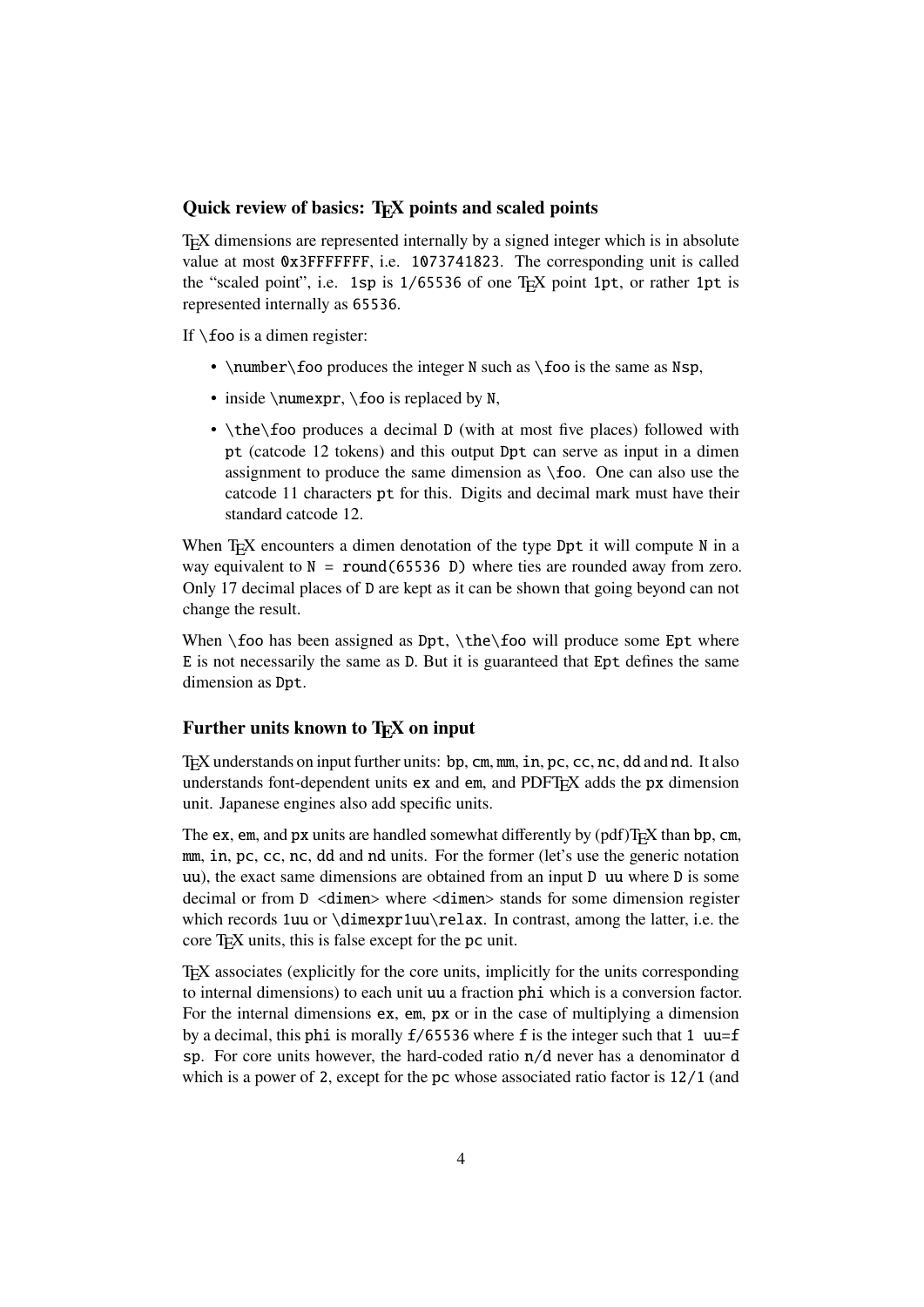arguably for the sp for which morally phi is 1/65536 but we keep it separate from the general discussion; as well as pt with its unit conversion factor).

Here is a table with the hard-coded conversion factors:

| uu            | phi        | reduced | real approximation<br>(Python output) | $1uu$ in $sp=$<br>[65536phi] | \the<1uu>  |
|---------------|------------|---------|---------------------------------------|------------------------------|------------|
|               |            |         |                                       |                              |            |
| bp            | 7227/7200  | 803/800 | 1.00375                               | 65781                        | 1.00374pt  |
| nd            | 685/642    | same    | 1.0669781931464175                    | 69925                        | 1.06697pt  |
| dd            | 1238/1157  | same    | 1.070008643042351                     | 70124                        | 1.07pt     |
| mm            | 7227/2540  | same    | 2.8452755905511813                    | 186467                       | 2.84526pt  |
| pc            | 12/1       | 12      | 12.0                                  | 786432                       | 12.0pt     |
| nc            | 1370/107   | same    | 12.80373831775701                     | 839105                       | 12.80373pt |
| <b>CC</b>     | 14856/1157 | same    | 12.84010371650821                     | 841489                       | 12.8401pt  |
| $\mathsf{cm}$ | 7227/254   | same    | 28.45275590551181                     | 1864679                      | 28.45274pt |
| in            | 7227/100   | same    | 72.27                                 | 4736286                      | 72.26999pt |

The values of 1uu in the sp and pt units are irrelevant and even misleading regarding the T<sub>E</sub>X parsing of D uu input. Notice for example that \the\dimexpr1bp\relax gives 1.00374pt but the actual conversion factor is  $1.00375$  (and  $1.00375pt=65782sp>1bp...$ ). Similarly \the\dimexpr1in\relax outputs 72.26999pt and is represented internally as 4736286sp but the actual conversion factor is 72.27=7227/100, and 72.27pt=4736287sp>1in. . . And for the other units except the pc, the conversion factors are not decimal numbers, so even less likely to match \the<1uu> as listed in the last column. Their denominators are not powers of 2 so they don't match exactly either (1uu in sp)/65536 but are only close.

When TEX parses an assignment U uu with a decimal U and a unit uu, be it a core unit, or a unit corresponding to an internal dimension, it first handles U as with the pt unit. This means that it computes  $N = round(65536*U)$ . It then multiplies this N by the conversion factor phi and truncates towards zero the mathematically exact result to obtain an integer T: T=trunc(N\*phi). The assignment Uuu is concluded by defining the value of the dimension to be Tsp.

Regarding the core units, we always have phi>1. The increasing sequence 0<=trunc(phi)<=trunc(2phi)<=... is thus *strictly increasing* and, as phi is never astronomically close to 1, it always has jumps: not all T<sub>E</sub>X dimensions can be obtained from an assignment using a core unit distinct from the pt (and sp of course, but we already said it was kept out of the discussion here).

On the other hand when  $phi < 1$ , then the sequence  $trunc(N phi)$  is not strictly increasing, already because  $trunc(\phi hi)=0$  and besides here  $phi=f/65536$ , so the 65536 integers  $\theta$ . 65535 are mapped to f integers  $\theta$ . (f-1) inducing non one-to-oneness. But all integers in the 0..(2\*\*30-1) range will be attained for some input, so there is surjectivity.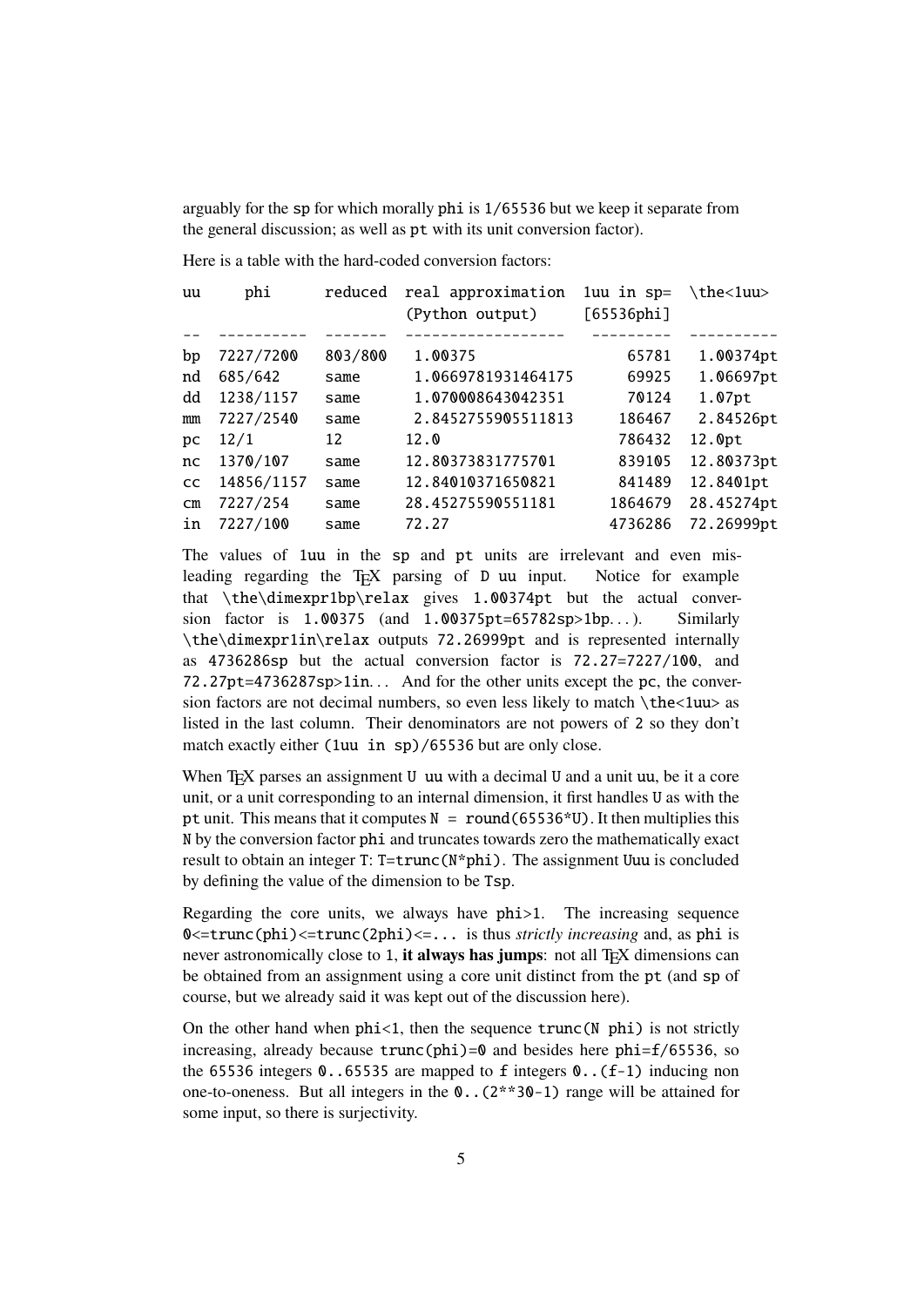The "worst" unit is the largest i.e. the in whose conversion factor is 72.27. The simplest unit to understand is the pc as it corresponds to an integer ratio 12: only dimensions which in scaled points are multiple of 12 are exactly representable in the pc unit.

This also means that some dimensions expressible in one unit may not be available with another unit. For example, and perhaps surprisingly, there is no decimal D which would achieve 1in==Dcm: the "step" between attainable dimensions is 72--73sp for the in and 28--29sp for the cm, and as 1in differs internally from 2.54cm by only 12sp it is impossible to adjust either the in side or the cm side to obtain equality.

In particular  $1$ **in==2.54cm** is **false** in T<sub>E</sub>X, but it is true that  $100$ **in==254cm.** . . (it is already true that  $50$ in==127cm). It is also false that  $10$ in==25.4cm but it is true that 10in==254mm. . . It is false though that 1in==25.4mm!

```
>>> (\dimexpr1in, \dimexpr2.54cm);
@_1 4736286, 4736274
>>> (\dimexpr10in, \dimexpr25.4cm);
@_2 47362867, 47362855
>>> (\dimexpr100in, \dimexpr254cm);
@_3 473628672, 473628672
>>> (\dimexpr1in, \dimexpr25.4mm);
@_4 4736286, 4736285
>>> (\dimexpr10in, \dimexpr254mm);
@_5 47362867, 47362867
```
\maxdimen can be expressed only with pt, bp, and nd. For the other core units the maximal attainable dimensions in sp unit are given in the middle column of the next table.

| maximal allowed | the corresponding           | minimal $\{ }\$ dimen denotation |
|-----------------|-----------------------------|----------------------------------|
| (with 5 places) | maximal attainable dim.     | causing "Dimension too large"    |
|                 |                             |                                  |
| 16383.99999pt   | $1073741823sp$ (=\maxdimen) | 16383.99999237060546875pt        |
| 16322.78954bp   | $1073741823sp$ (=\maxdimen) | 16322.78954315185546875bp        |
| 15355.51532nd   | $1073741823sp$ (=\maxdimen) | 15355.51532745361328125nd        |
| 15312.02584dd   | 1073741822sp                | 15312.02584075927734375dd        |
| 5758.31742mm    | 1073741822sp                | 5758.31742095947265625mm         |
| 1365.33333pc    | 1073741820sp                | 1365.33333587646484375pc         |
| 1279.62627nc    | 1073741814sp                | 1279.62627410888671875nc         |
| 1276.00215cc    | 1073741821sp                | 1276.00215911865234375cc         |
| 575.83174cm     | 1073741822sp                | 575.83174896240234375cm          |
| 226.70540in     | 1073741768sp                | 226.70540618896484375in          |
|                 |                             |                                  |

Perhaps for these various peculiarities with dimensional units, T<sub>E</sub>X does not provide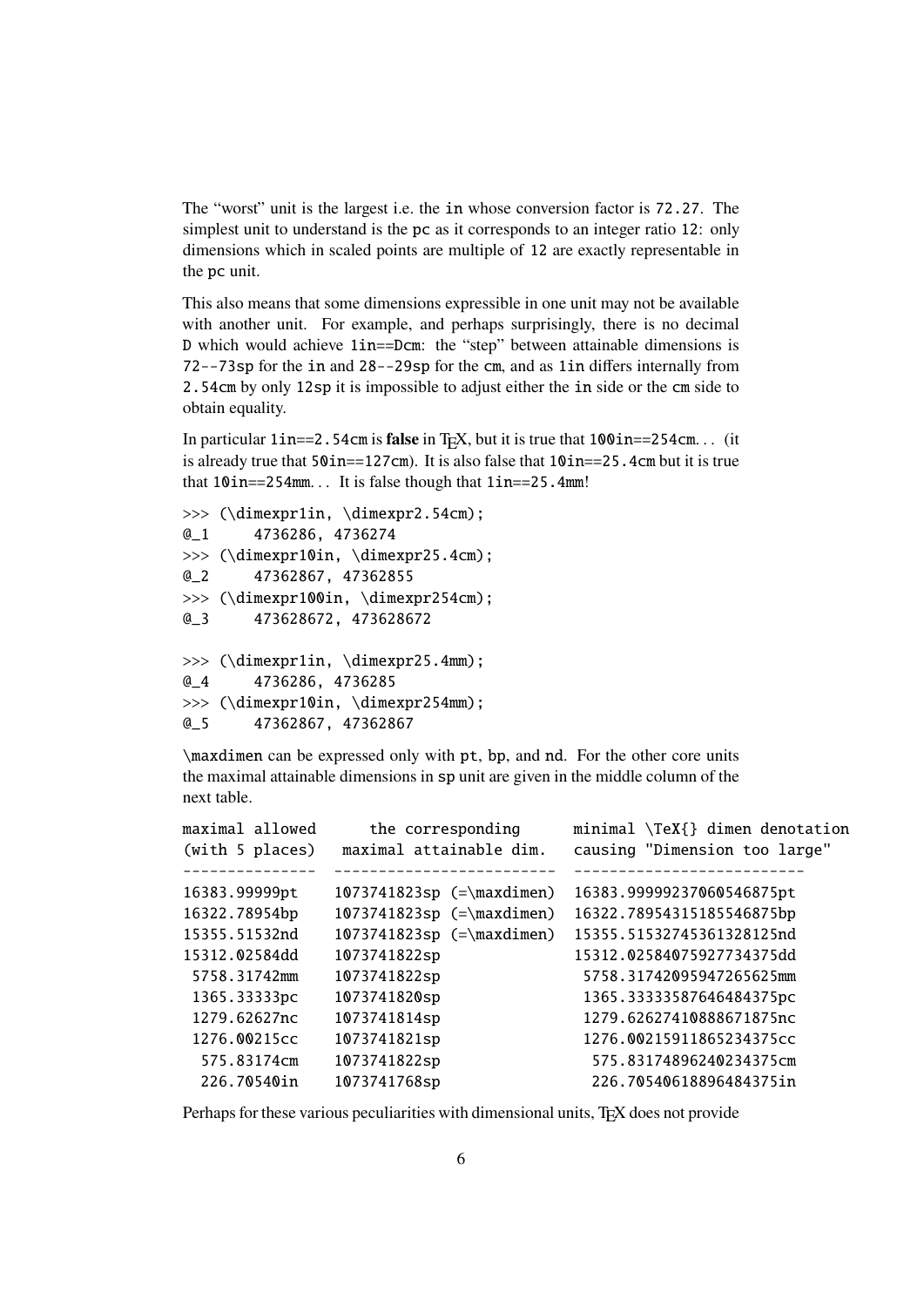an output facility for them similar to what  $\theta$  achieves for the pt.

#### <span id="page-6-0"></span>**Macros of this package (full list)**

This project requires the \dimexpr, \numexpr  $\varepsilon$ -T<sub>E</sub>X extensions. It also requires the \expanded primitive (available in all engines since T<sub>E</sub>XLive 2019).

The macros provided by the package are all expandable, even f-expandable. They parse their arguments via \dimexpr so can be nested (with appropriate units added, as the outputs always are bare decimal numbers).

The notation <dim. expr.> in the macro descriptions refers to a *dimensional expression* as accepted by \dimexpr. The syntax has some peculiarities: among them the fact that  $-(\ldots)$  (for example  $-(3pt)$ ) is illegal, one must use alternatives such as  $\Phi(-\ldots)$  or a sub-expression -\dimexpr...\relax for example.

Negative dimensions behave as if replaced by their absolute value, then at last step the sign (if result is not zero) is applied (so "down" means "towards zero", and "up" means "away from zero").

Remarks about "Dimension too large" issues:

- 1. For input X equal to \maxdimen (or differing by a few sp's) and those units uu for which \maxdimen is not exactly representable (i.e. all core units except pt, bp and nd), the output D of the "up" macros  $\text{textu>up{X}, if}$ used as Duu in a dimension assignment or expression, will (as is logical) trigger a "Dimension too large" error.
- 2. For dd, nc and in, it turns out that  $\text{sum}$   $\text{uv}$  chooses the "up" approximant for X equal to or very near \maxdimen (check the respective macro documentations), i.e. the output D is such that Duu is the first virtually attainable dimension beyond \maxdimen. Hence Duu will trigger on use a "Dimension too large error". With the other units for which \maxdimen is not attainable exactly,  $\text{sum}$   $\text{maxdim}$  output is by luck the "down" approximant.
- 3. Similarly the macro \texdimenwithunit{D1pt}{D2pt} covers the entire dimension range, but its output F for D1pt equal to or very close to \maxdimen may be such that  $F < D2pt$  represents a dimension beyond \maxdimen, if the latter is not exactly representable. Hence F<D2pt> would trigger "Dimension too large" on use. This can only happen if D2pt>1pt and (roughly) D1pt>\maxdimen-D2sp. As D2sp is less than 0.25pt, this is not likely to occur in real life practice except if deliberately targeting \maxdimen. For D2pt<1pt, all dimensions D1pt are exactly representable, in particular  $\max$ dimen, and the output F will always be such that T<sub>E</sub>X parses F<D2pt> into exactly the same dimension as D1pt.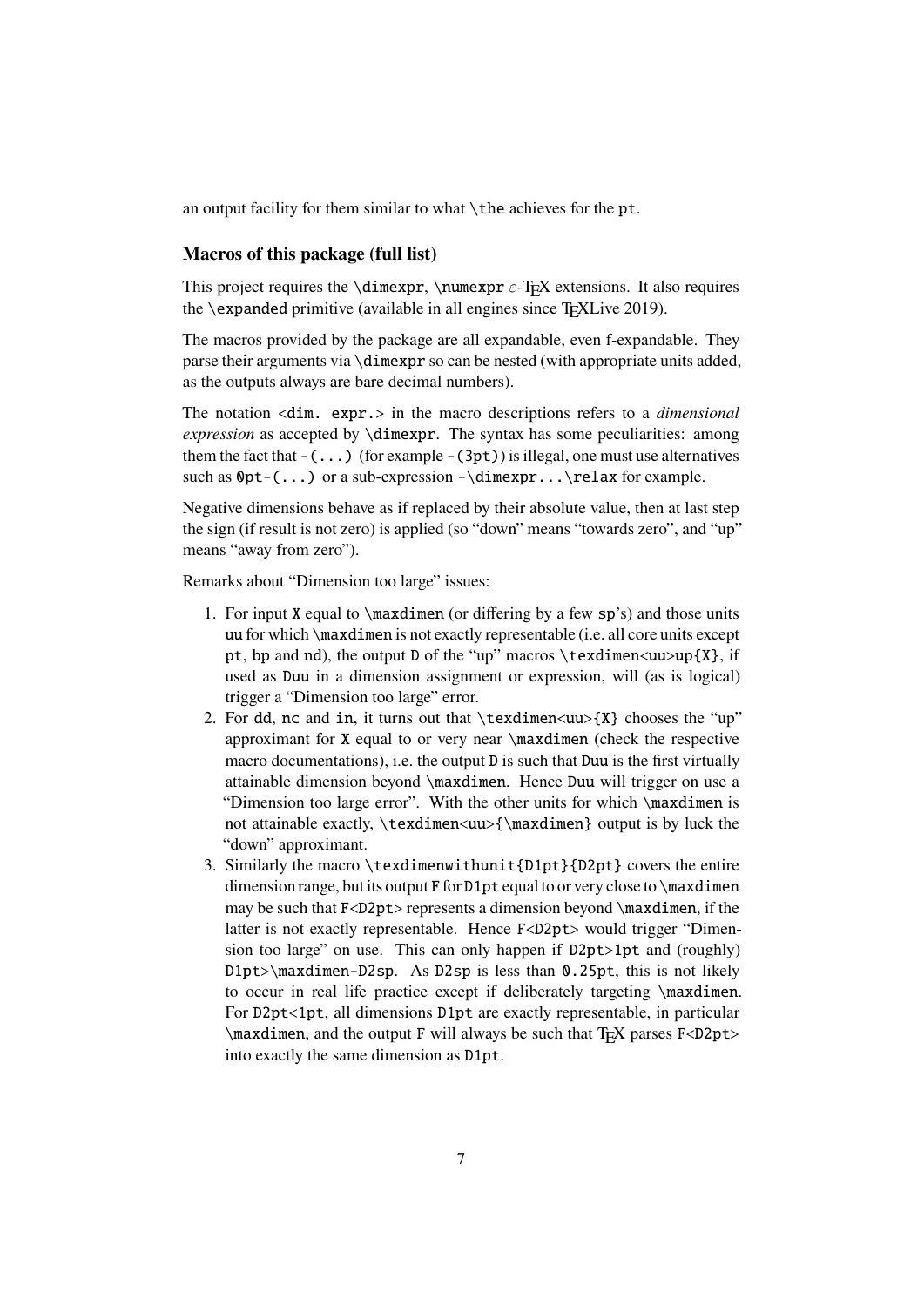#### <span id="page-7-0"></span>\texdimenpt{<dim. expr.>}

Does \the\dimexpr <dim. expr.> \relax then removes the pt.

#### <span id="page-7-1"></span>\texdimenbp{<dim. expr.>}

Produces a decimal (with up to five decimal places) D such that Dbp represents the dimension exactly if possible. If not possible it will differ by 1sp from the original dimension, but it is not known in advance if it will be above or below.

\maxdimen on input produces 16322.78954 and indeed is realized as 16322.78954bp.

#### <span id="page-7-2"></span>\texdimenbpdown{<dim. expr.>}

Produces a decimal (with up to five decimal places) D such that Dbp represents the dimension exactly if possible. If not possible it will be smaller by 1sp from the original dimension.

#### <span id="page-7-3"></span>\texdimenbpup{<dim. expr.>}

Produces a decimal (with up to five decimal places) D such that Dbp represents the dimension exactly if possible. If not possible it will be larger by 1sp from the original dimension.

#### <span id="page-7-4"></span>\texdimennd{<dim. expr.>}

Produces a decimal (with up to five decimal places) D such that Dnd represents the dimension exactly if possible. If not possible it will differ by 1sp from the original dimension, but it is not known in advance if it will be above or below.

\maxdimen on input produces 15355.51532 and indeed is realized as 15355.51532nd.

#### <span id="page-7-5"></span>\texdimennddown{<dim. expr.>}

Produces a decimal (with up to five decimal places) D such that Dnd represents the dimension exactly if possible. If not possible it will be smaller by 1sp from the original dimension.

#### <span id="page-7-6"></span>\texdimenndup{<dim. expr.>}

Produces a decimal (with up to five decimal places) D such that Dnd represents the dimension exactly if possible. If not possible it will be larger by 1sp from the original dimension.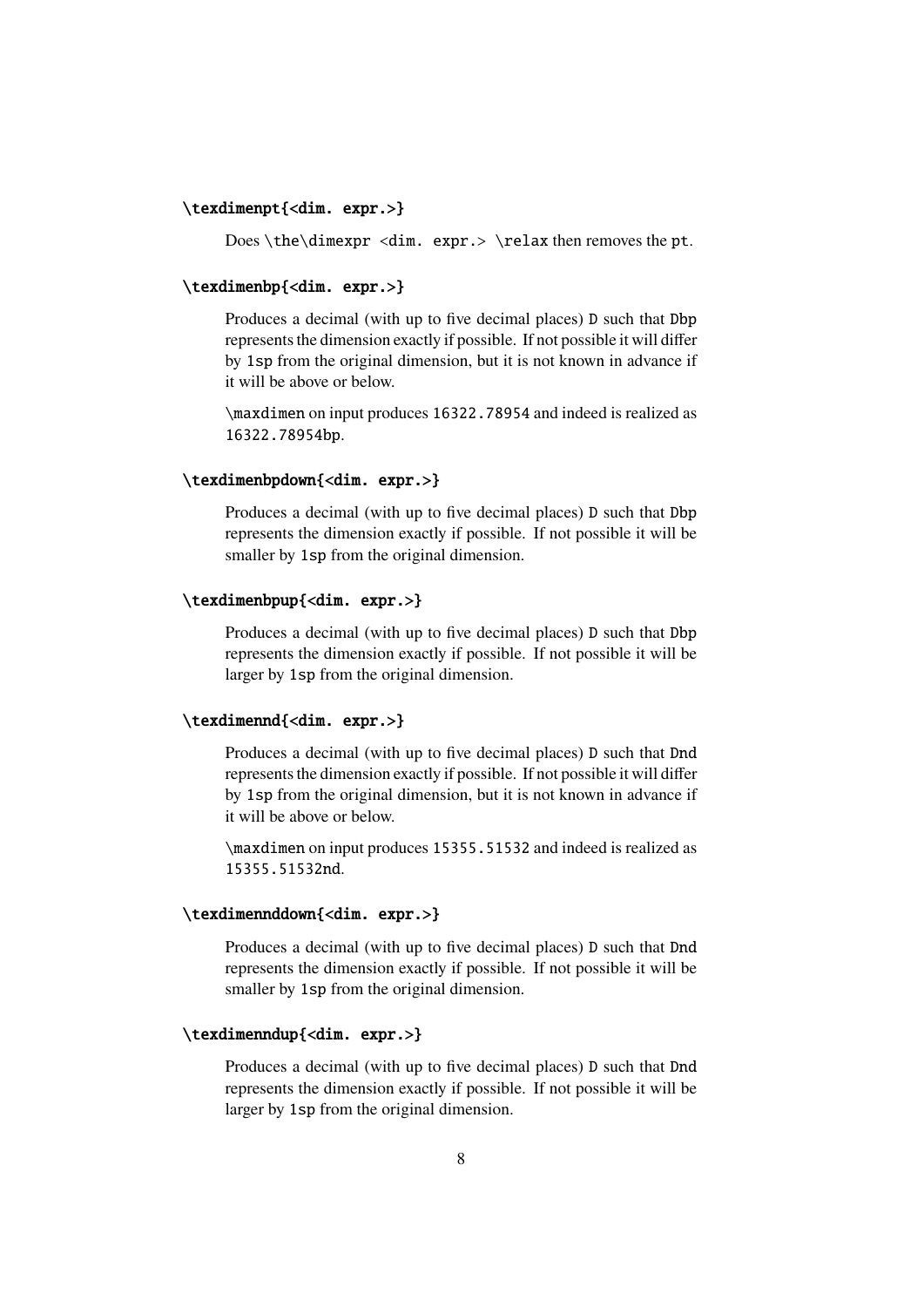#### <span id="page-8-0"></span>\texdimendd{<dim. expr.>}

Produces a decimal (with up to five decimal places) D such that Ddd represents the dimension exactly if possible. If not possible it will differ by 1sp from the original dimension, but it is not known in advance if it will be above or below.

Warning: the output for \maxdimen is 15312.02585 but 15312.02585dd will trigger on use "Dimension too large" error. \maxdimen-1sp is the maximal input for which the output remains less than \maxdimen (max attainable dimension: \maxdimen-1sp).

#### <span id="page-8-1"></span>\texdimendddown{<dim. expr.>}

Produces a decimal (with up to five decimal places) D such that Ddd represents the dimension exactly if possible. If not possible it will be smaller by 1sp from the original dimension.

#### <span id="page-8-2"></span>\texdimenddup{<dim. expr.>}

Produces a decimal (with up to five decimal places) D such that Ddd represents the dimension exactly if possible. If not possible it will be larger by 1sp from the original dimension.

If input is  $\text{lim}$ , then Ddd virtually represents  $\text{lim}$ +1sp and will trigger on use "Dimension too large".

#### <span id="page-8-3"></span>\texdimenmm{<dim. expr.>}

Produces a decimal (with up to five decimal places) D such that Dmm represents the dimension exactly if possible. If not possible it will either be the closest from below or from above, but it is not known in advance which one (and it is not known if the other choice would have been closer).

\maxdimen as input produces on output 5758.31741 and indeed the maximal attainable dimension is 5758.31741mm (\maxdimen-1sp).

#### <span id="page-8-4"></span>\texdimenmmdown{<dim. expr.>}

Produces a decimal (with up to five decimal places) D such that Dmm represents the dimension exactly if possible. If not possible it will be largest representable dimension smaller than the original one.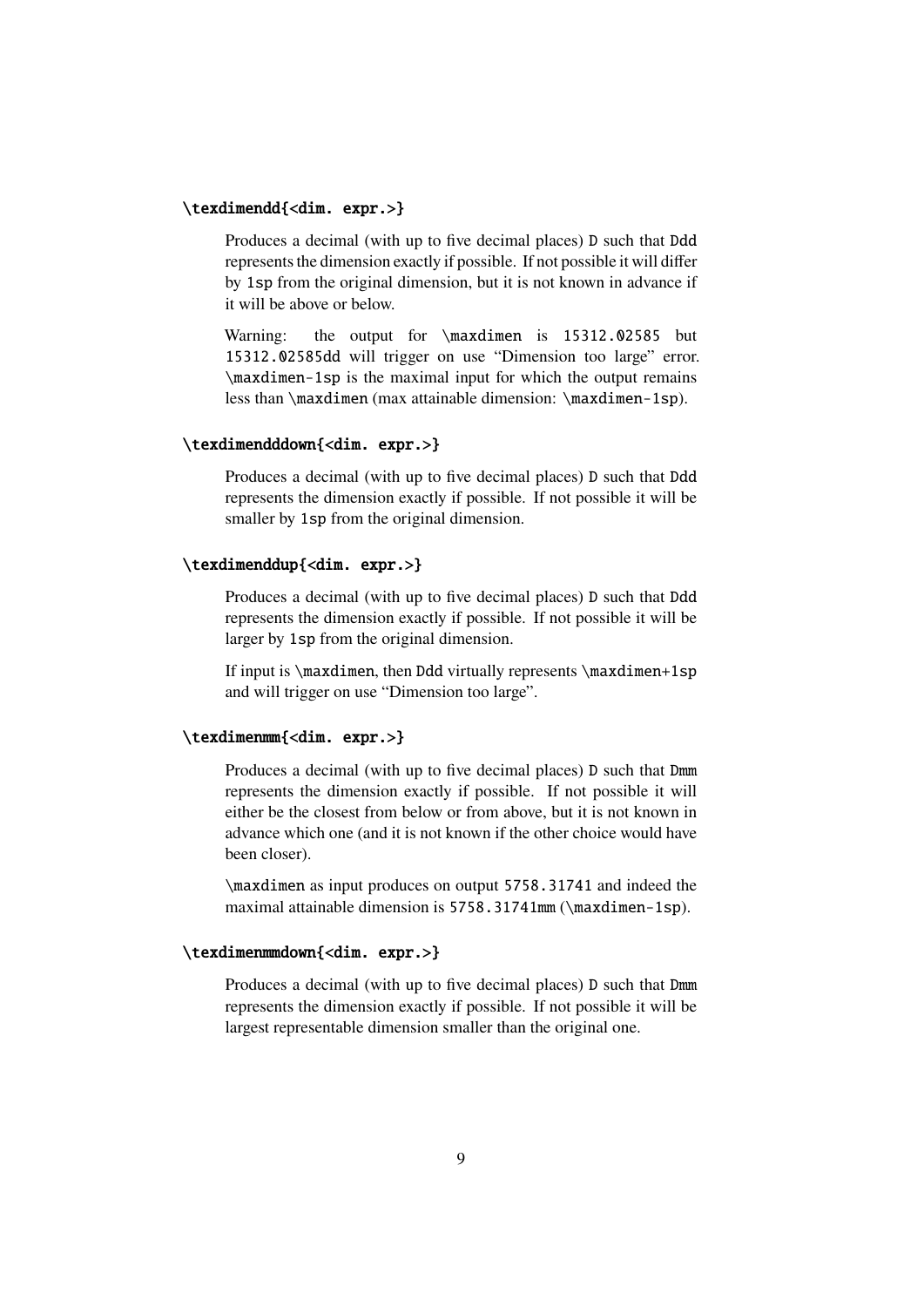#### <span id="page-9-0"></span>\texdimenmmup{<dim. expr.>}

Produces a decimal (with up to five decimal places) D such that Dmm represents the dimension exactly if possible. If not possible it will be smallest representable dimension larger than the original one.

If input is \maxdimen, then Dmm virtually represents \maxdimen+2sp and will trigger on use "Dimension too large".

#### <span id="page-9-1"></span>\texdimenpc{<dim. expr.>}

Produces a decimal (with up to five decimal places) D such that Dpc represents the dimension exactly if possible. If not possible it will be the closest representable one (in case of tie, the approximant from above is chosen).

\maxdimen as input produces on output 1365.33333 and indeed the maximal attainable dimension is 1365.33333pc (\maxdimen-3sp).

#### <span id="page-9-2"></span>\texdimenpcdown{<dim. expr.>}

Produces a decimal (with up to five decimal places) D such that Dpc represents the dimension exactly if possible. If not possible it will be largest representable dimension smaller than the original one.

#### <span id="page-9-3"></span>\texdimenpcup{<dim. expr.>}

Produces a decimal (with up to five decimal places) D such that Dpc represents the dimension exactly if possible. If not possible it will be smallest representable dimension larger than the original one.

If input is >\maxdimen-3sp, then Dpc virtually represents \maxdimen+9sp and will trigger on use "Dimension too large".

#### <span id="page-9-4"></span>\texdimennc{<dim. expr.>}

Produces a decimal (with up to five decimal places) D such that Dnc represents the dimension exactly if possible. If not possible it will either be the closest from below or from above, but it is not known in advance which one (and it is not known if the other choice would have been closer).

Warning: the output for \maxdimen-1sp is 1279.62628 but 1279.62628nc will trigger on use "Dimension too large" error. \maxdimen-2sp is the maximal input for which the output remains less than \maxdimen (max attainable dimension: \maxdimen-9sp).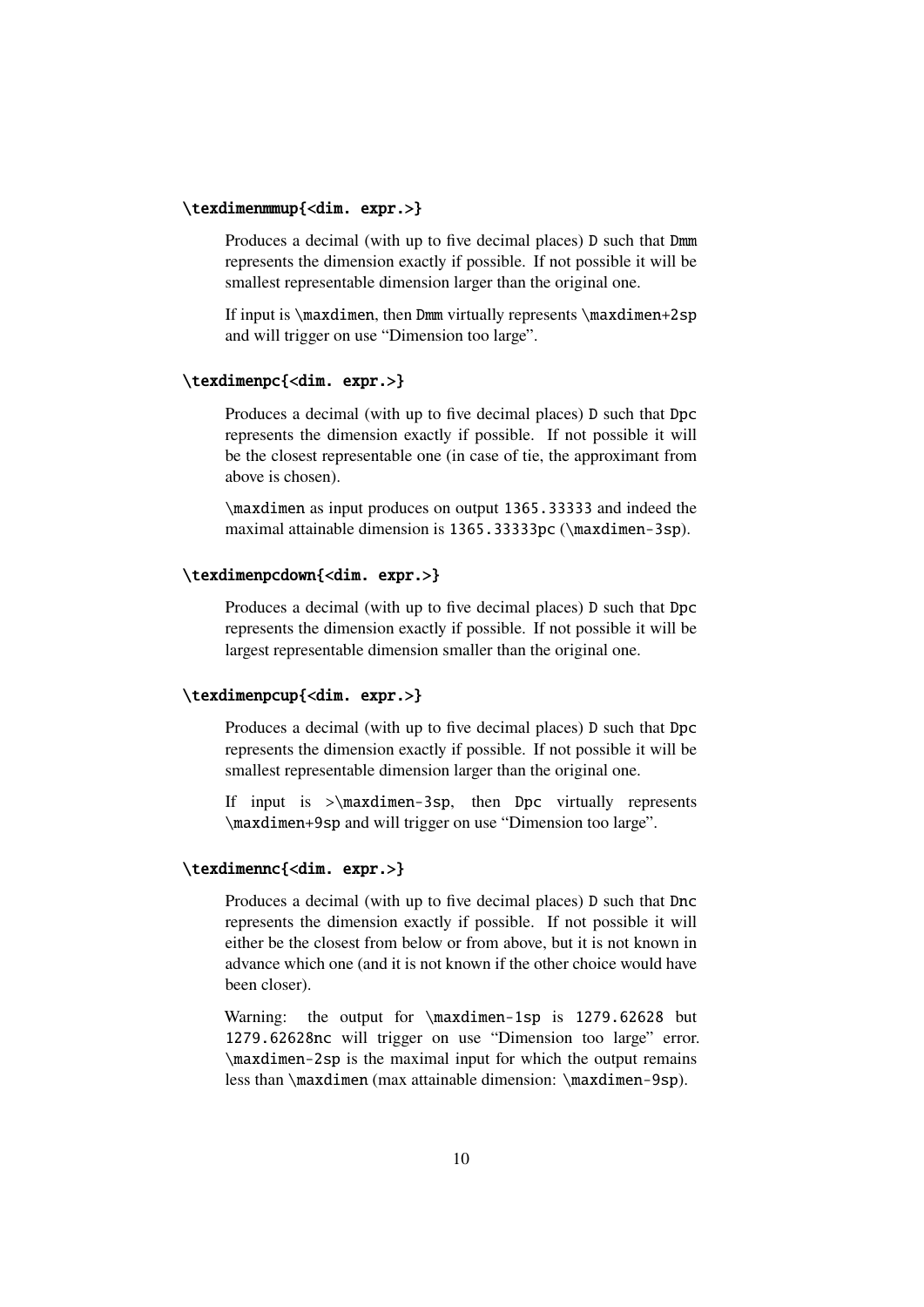#### <span id="page-10-0"></span>\texdimenncdown{<dim. expr.>}

Produces a decimal (with up to five decimal places) D such that Dnc represents the dimension exactly if possible. If not possible it will be largest representable dimension smaller than the original one.

#### <span id="page-10-1"></span>\texdimenncup{<dim. expr.>}

Produces a decimal (with up to five decimal places) D such that Dnc represents the dimension exactly if possible. If not possible it will be smallest representable dimension larger than the original one.

If input is  $>\max$ dimen-9sp, then Dnc virtually represents \maxdimen+4sp and will trigger on use "Dimension too large".

#### \texdimencc{<dim. expr.>}

Produces a decimal (with up to five decimal places) D such that Dcc represents the dimension exactly if possible. If not possible it will either be the closest from below or from above, but it is not known in advance which one (and it is not known if the other choice would have been closer).

\maxdimen as input produces on output 1276.00215 and indeed the maximal attainable dimension is 1276.00215cc (\maxdimen-2sp).

#### \texdimenccdown{<dim. expr.>}

Produces a decimal (with up to five decimal places) D such that Dcc represents the dimension exactly if possible. If not possible it will be largest representable dimension smaller than the original one.

#### <span id="page-10-2"></span>\texdimenccup{<dim. expr.>}

Produces a decimal (with up to five decimal places) D such that Dcc represents the dimension exactly if possible. If not possible it will be smallest representable dimension larger than the original one.

If input is  $>\$ maxdimen-2sp, then Dcc virtually represents \maxdimen+11sp and will trigger on use "Dimension too large".

#### <span id="page-10-3"></span>\texdimencm{<dim. expr.>}

Produces a decimal (with up to five decimal places) D such that Dcm represents the dimension exactly if possible. If not possible it will either be the closest from below or from above, but it is not known in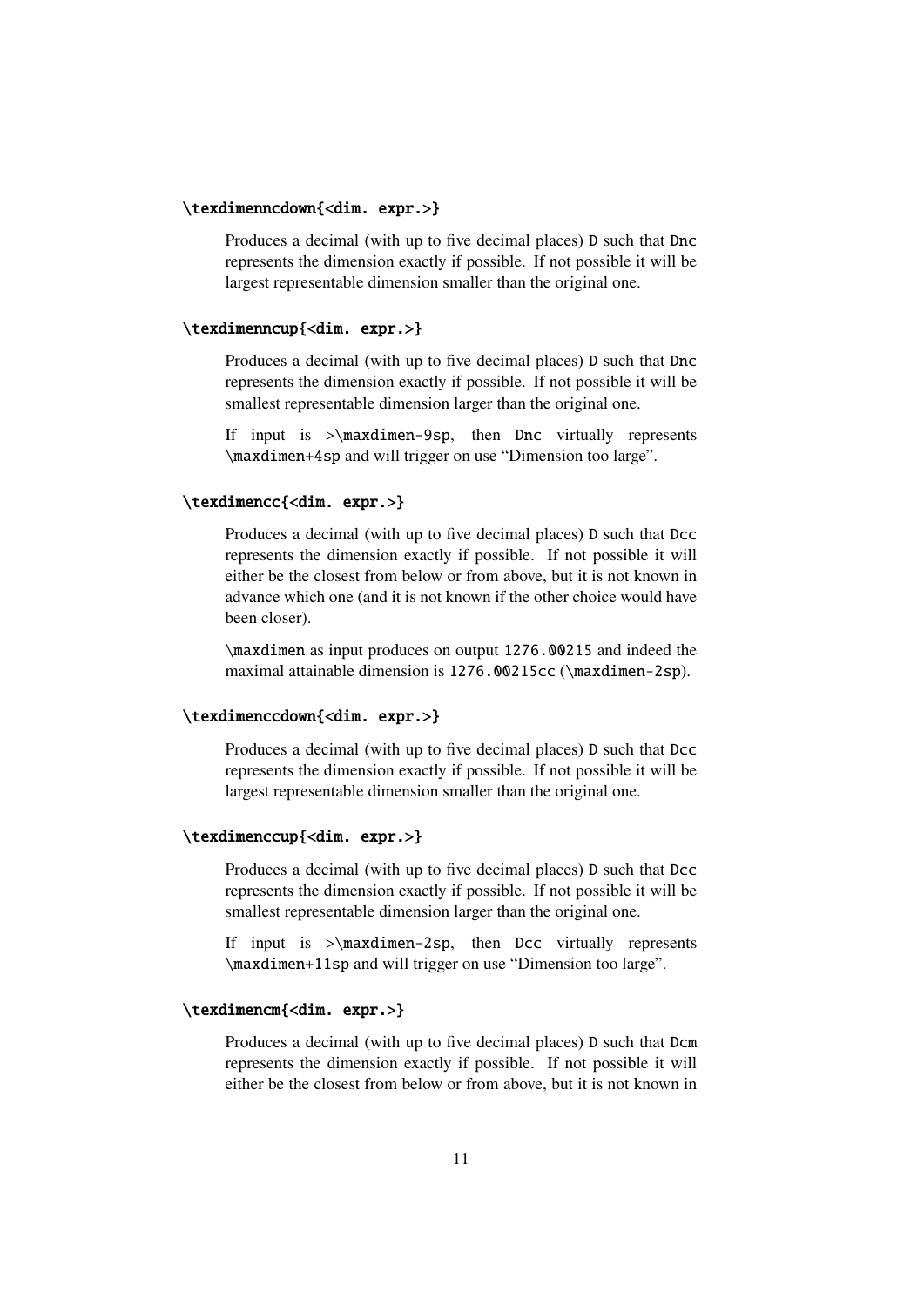advance which one (and it is not known if the other choice would have been closer).

\maxdimen as input produces on output 575.83174 and indeed the maximal attainable dimension is 575.83174cm (\maxdimen-1sp).

#### <span id="page-11-0"></span>\texdimencmdown{<dim. expr.>}

Produces a decimal (with up to five decimal places) D such that Dcm represents the dimension exactly if possible. If not possible it will be largest representable dimension smaller than the original one.

#### <span id="page-11-1"></span>\texdimencmup{<dim. expr.>}

Produces a decimal (with up to five decimal places) D such that Dcm represents the dimension exactly if possible. If not possible it will be smallest representable dimension larger than the original one.

If input is \maxdimen, then Dcm virtually represents \maxdimen+28sp and will trigger on use "Dimension too large".

#### <span id="page-11-2"></span>\texdimenin{<dim. expr.>}

Produces a decimal (with up to five decimal places) D such that Din represents the dimension exactly if possible. If not possible it will either be the closest from below or from above, but it is not known in advance which one (and it is not known if the other choice would have been closer).

Warning: the output for \maxdimen-18sp is 226.70541 but 226.70541in will trigger on use "Dimension too large" error. \maxdimen-19sp is the maximal input for which the output remains less than \maxdimen (max attainable dimension: \maxdimen-55sp).

#### <span id="page-11-3"></span>\texdimenindown{<dim. expr.>}

Produces a decimal (with up to five decimal places) D such that Din represents the dimension exactly if possible. If not possible it will be largest representable dimension smaller than the original one.

#### <span id="page-11-4"></span>\texdimeninup{<dim. expr.>}

Produces a decimal (with up to five decimal places) D such that Din represents the dimension exactly if possible. If not possible it will be smallest representable dimension larger than the original one.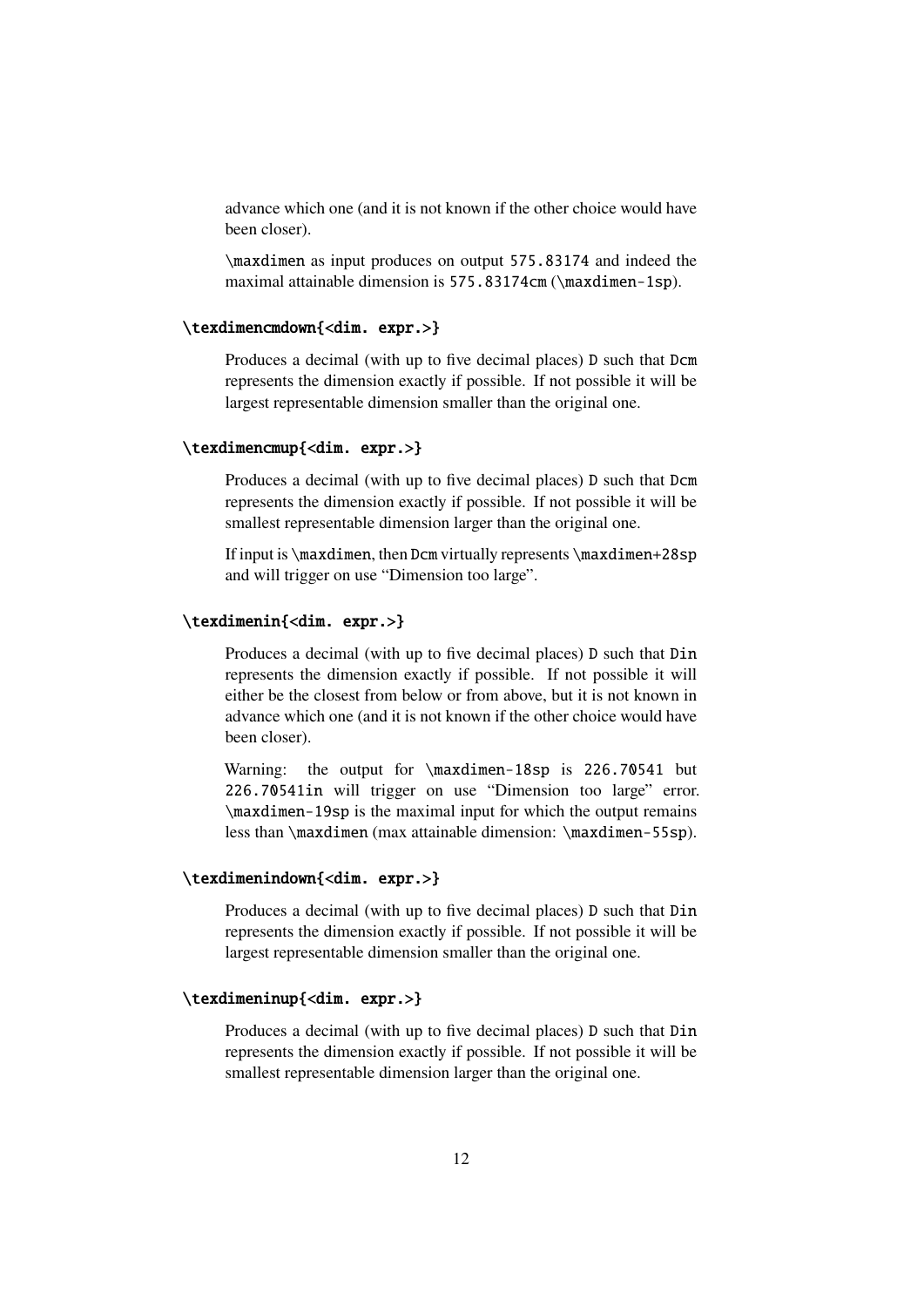If input is  $>\max{dimension of 55$ sp, then Din virtually represents \maxdimen+17sp and will trigger on use "Dimension too large".

#### <span id="page-12-0"></span>\texdimenbothcmin{<dim. expr.>}

Produces a decimal (with up to five decimal places) D such that Din is the largest dimension not exceeding the original one (in absolute value) and exactly representable both in the in and cm units.

#### <span id="page-12-1"></span>\texdimenbothincm{<dim. expr.>}

Produces a decimal (with up to five decimal places) D such that Dcm is the largest dimension not exceeding the original one (in absolute value) and exactly representable both in the in and cm units. Thus both expressions \texdimenbothcmin{<dim. expr.>}in and \texdimenbothincm{<dim. expr.>}cm represent the same dimension.

#### <span id="page-12-2"></span>\texdimenbothcminpt{<dim. expr.>}

Produces a decimal (with up to five decimal places) D such that Dpt is the largest dimension not exceeding the original one (in absolute value) and exactly representable both in the in and cm units. It thus represents the same dimension as the one determined by \texdimenbothcmin and \texdimenbothincm.

#### <span id="page-12-3"></span>\texdimenbothincmpt{<dim. expr.>}

Alias for \texdimenbothcminpt.

#### <span id="page-12-4"></span>\texdimenbothcminsp{<dim. expr.>}

Produces an integer (explicit digit tokens) N such that Nsp is the largest dimension not exceeding the original one in absolute value and exactly representable both in the in and cm units.

#### <span id="page-12-5"></span>\texdimenbothincmsp{<dim. expr.>}

Alias for \texdimenbothcminsp.

#### <span id="page-12-6"></span>\texdimenbothbpmm{<dim. expr.>}

Produces a decimal (with up to five decimal places) D such that Dmm is the largest dimension smaller (in absolute value) than the original one and exactly representable both in the bp and mm units.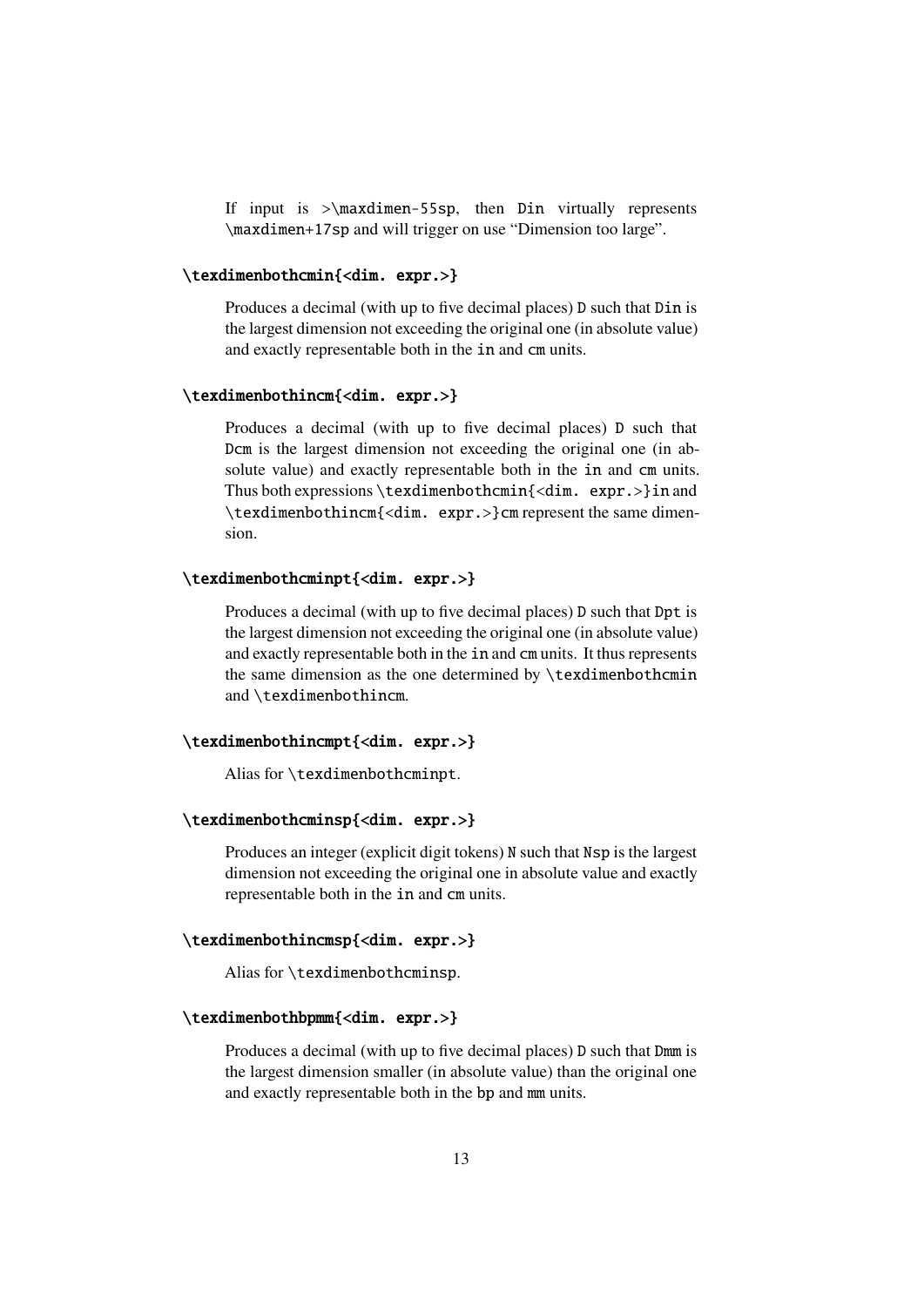#### <span id="page-13-0"></span>\texdimenbothmmbp{<dim. expr.>}

Produces a decimal (with up to five decimal places) D such that Dbp is the largest dimension smaller (in absolute value) than the original one and exactly representable both in the bp and mm units. Thus \texdimenbothmmbp{<dim. expr.>}bp is the same dimension as \texdimenbothbpmm{<dim. expr.>}mm.

#### <span id="page-13-1"></span>\texdimenbothbpmmpt{<dim. expr.>}

Produces a decimal (with up to five decimal places) D such that Dpt is the largest dimension not exceeding the original one and exactly representable both in the bp and mm units.

#### <span id="page-13-2"></span>\texdimenbothmmbppt{<dim. expr.>}

Alias for \texdimenbothbpmmpt.

#### <span id="page-13-3"></span>\texdimenbothbpmmsp{<dim. expr.>}

Produces an integer (explicit digit tokens) N such that Nsp is the largest dimension not exceeding the original one and exactly representable both in the bp and mm units.

#### <span id="page-13-4"></span>\texdimenbothmmbpsp{<dim. expr.>}

Alias for \texdimenbothbpmmsp.

#### <span id="page-13-5"></span>\texdimenwithunit{<dim. expr. 1>}{<dim expr. 2>}

Produces a decimal D such that  $D\dim\exp r \cdot \dim\exp r$ . 2>\relax is considered by T<sub>E</sub>X the same as  $\langle \text{dim.} \text{expr. } 1 \rangle$  if at all possible. If the (assumed non zero) second argument <dim2> is at most 1pt (in absolute value), then this is always possible. If the second argument <dim2> is >1pt then this is not always possible and the output D will ensure for D<dim2> to be a closest match to the first argument dim1 either from above or below, but one does not know if the other direction would have given a better or worst match.

\texdimenwithunit{<dim>}{1bp} and \texdimenbp{<dim>} are not the same: The former produces a decimal D such that D\dimexpr 1bp\relax is represented internally as is <dim> if at all possible, whereas the latter produces a decimal D such that D bp is the one aiming at being the same as  $\langle \text{dim} \rangle$ . Using D\dimexpr 1bp\relax implies a conversion factor equal to 65781/65536, whereas D bp involves the 803/800 conversion factor.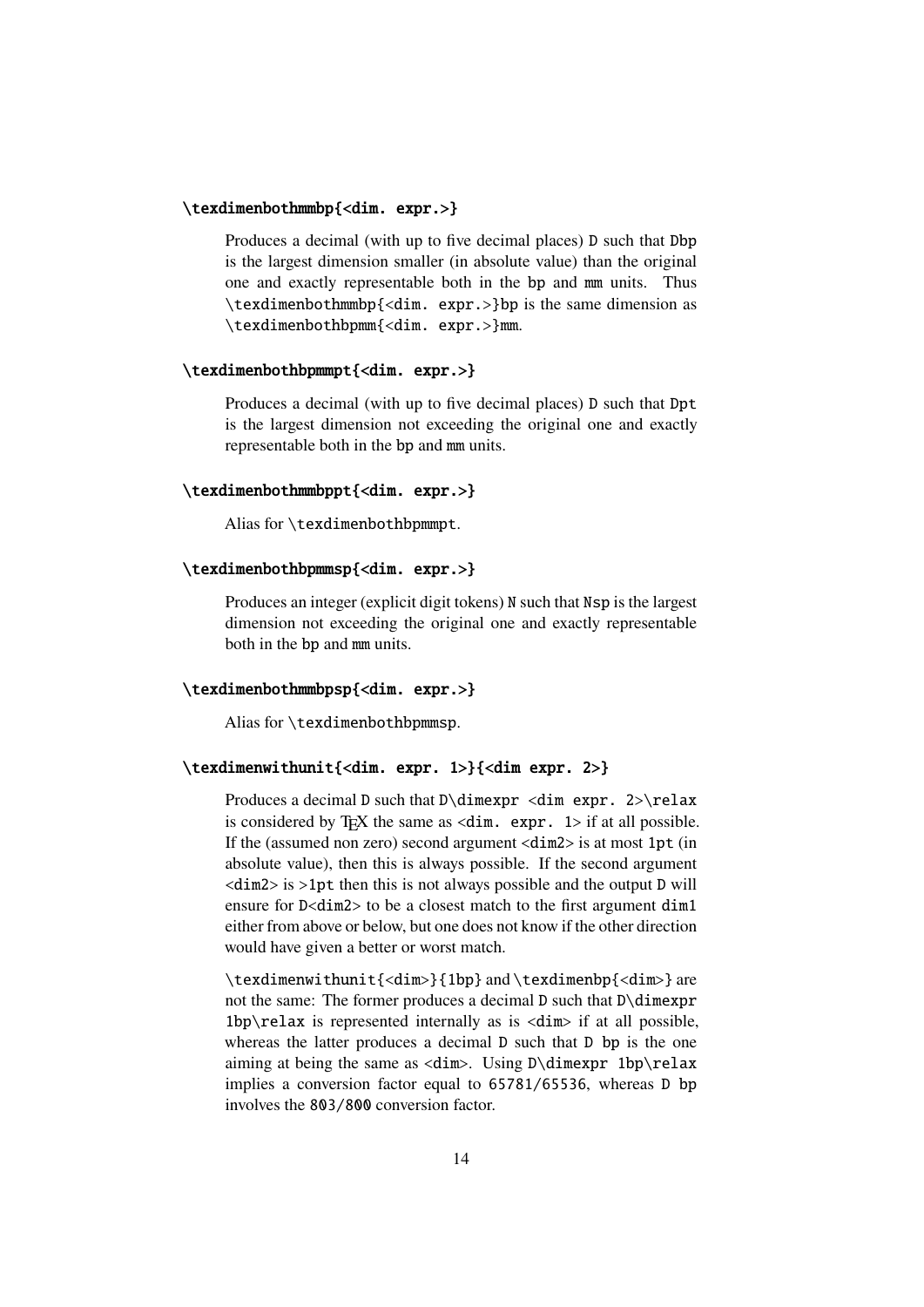\texdimenwithunit{D1pt}{D2pt} output is close to the mathematical ratio D1/D2. But notwithstanding the various unavoidable "errors" arising from conversion of decimal inputs to binary internals, and from the latter to the former, the output R will tend to be on average slightly larger (in its last decimal) than mathematical D1/D2. The root cause being that the specification for R is that R<D2pt> must be exactly <D1pt> after T<sub>E</sub>X parsing, if at all possible; and it turns out this is always possible for  $D2pt < 1pt$ . The final step in the T<sub>E</sub>X parsing of a multiplication of a dimension by a scalar is a *truncation* to an integer multiple of the sp=1/65536pt unit, not a rounding. So R is basically (i.e. before conversion to a decimal) ceil(D1/D2,16), or to be more precise it is obtained as ceil(N1/N2,16) with D1pt->N1sp, D2pt->N2sp and the second argument of ceil means that 16 binary places are used. This formula is the one used for D2pt<1pt, for D2pt>1pt the mathematics is different, but the implication that R has a (less significant) bias to be "shifted upwards" (in its last decimal place) compared to the (rounded) value D1/D2 or rather N1/N2 still stands.

#### **Change log**

#### **1.1 (2021/11/17)**

- <span id="page-14-0"></span>• internal refactorings across the entire code base aiming at (small) efficiency gains from optimized TEX token manipulations
- <span id="page-14-1"></span>• [in particula](https://github.com/jfbu/texdimens/compare/1.0...1.1#files_bucket)r, the algorithm for \texdimenwithunit{<dim1>}{<dim2>} in the "dim2<1pt" branch got modified (output unchanged)
- all macros now f-expandable (this was already the case at 1.0 except for \texdimenwithunit with arguments of opposite signs, the second one not exceeding 1pt in absolute value)
- the \expanded primitive is required (present in all engines since T<sub>E</sub>XLive 2019)
- the usual batch of documentation additions or fix-ups, also in code comments (fix in particular issues #21, #22)
- addition of this Change log to the pdf documentation
- addition of the highlighted commented source code to the pdf documentation

#### **1.0 (2021/11/10)**

- new: \texdimenbothbpmm and relatives (feature request #10)
- <span id="page-14-2"></span>• breaking: \texdimenwithunit output for second argument <1pt still obeys [specs but i](https://github.com/jfbu/texdimens/compare/0.99d...1.0#files_bucket)s closer to mathematical ratio (feature request #16)
- enhanced: all up/down macros (i.e. also for the dd, nc, in units) accept the full range of dimensions (feature request #18)
- enhanced: \texdimenwithunit's second argument is now allowed to be negative (feature request #13)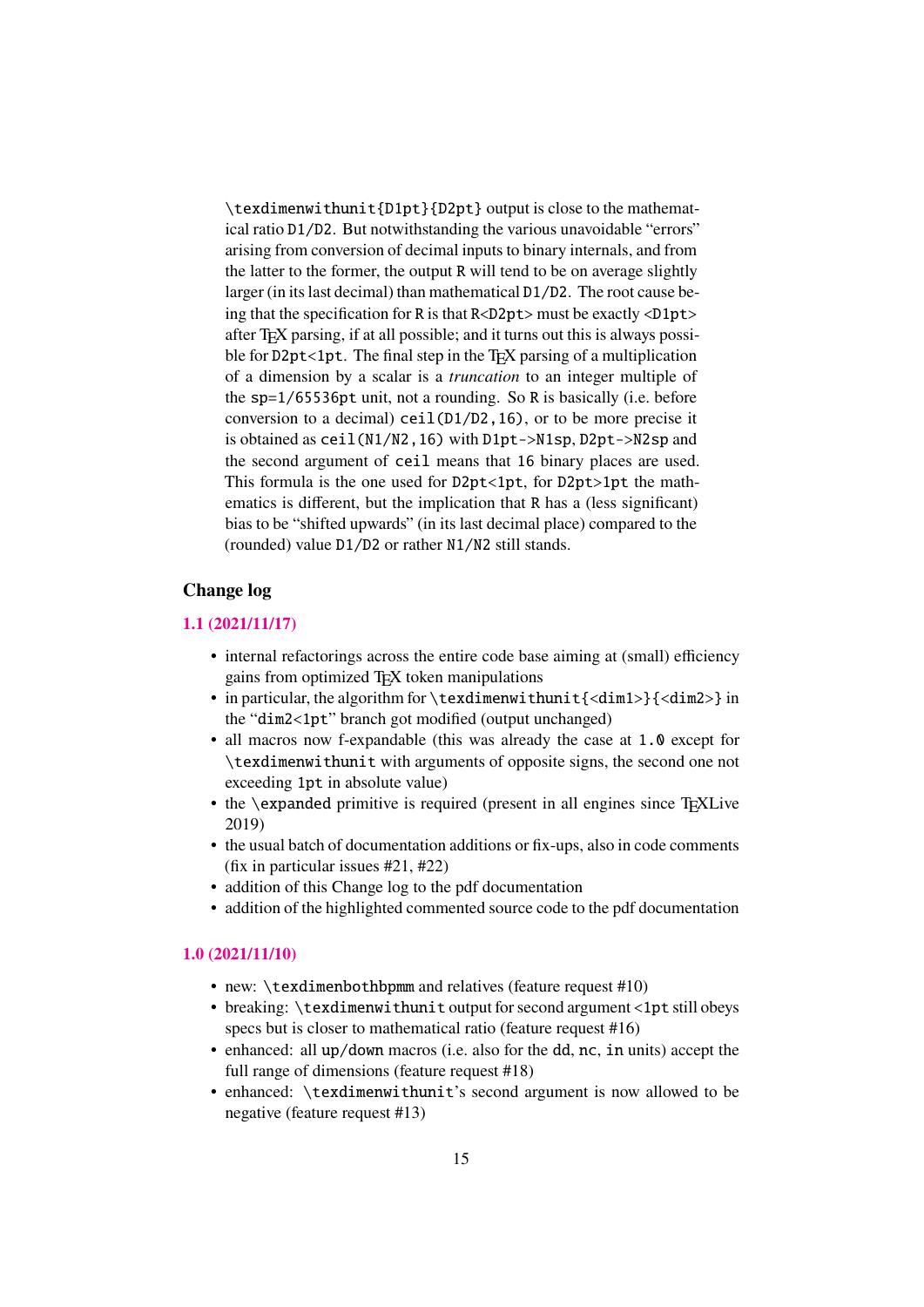#### **0.99a-d (2021/11/04)**

- documentation in T<sub>E</sub>X/L<sub>ATEX</sub> installations available in pdf format
- the usual batch of documentation additions or fix-ups
- <span id="page-15-0"></span>• [let the CTAN](https://github.com/jfbu/texdimens/compare/0.99...0.99d#files_bucket) README.md be much shortened, and provide texdimens.md as the one matching the repo README.md
- fix bugs of \texdimenwithunit{<dim1>}{<dime2>} for dim1=0pt or dim2=1pt  $(\#3, \#4, \#6, \#8)$

#### **0.99 (2021/11/02)**

• new: \texdimenwithunit{<dim1>}{<dim2>} (feature request #2)

#### <span id="page-15-1"></span>**[0.9 \(2021/07/21\)](https://github.com/jfbu/texdimens/compare/0.9...0.99#files_bucket)**

- new: \texdimenbothincm and relatives
- <span id="page-15-2"></span>• breaking: use \texdimen prefix for all macros

#### **0.9delta (2021/07/15)**

• internal refactorings

#### <span id="page-15-3"></span>**[0.9gamma \(2021/07/1](https://github.com/jfbu/texdimens/compare/0.9gamma...0.9delta#files_bucket)4)**

• new: \texdiminbpdown (now \texdimenbpdown), \texdiminbpup (now \texdimenbpup) and similar named macros associated with the other units

#### <span id="page-15-4"></span>**0.9beta (2021/06/30)**

• initial release: provides \texdiminbp (now \texdimenbp) and similar named macros for the units nd, dd, mm, pc, nc, cc, cm, in

#### <span id="page-15-5"></span>**Acknowledgements**

Thanks to Denis Bitouzé for raising an issue on the LATEX3 tracker which became the initial stimulus for this package.

<span id="page-15-6"></span>Thanks to Ruixi Zhang for reviving the above linked-to thread and opening up on the package issue tracker the issue  $\#2$  as[king t](https://github.com/latex3/latex3/issues/953)o add handling of the ex and em cases. This was done at release 0.99 via the addition of \texdimenwithunit.

Renewed thanks to Ruixi Zhang for analyzing at issue #10 what is at stake into finding dimensions exactly [represen](https://github.com/jfbu/texdimens/issues/2)table both in the bp and mm units. Macros \texdimenbothbpmm and \texdimenbothmmbp now address this (release 1.0).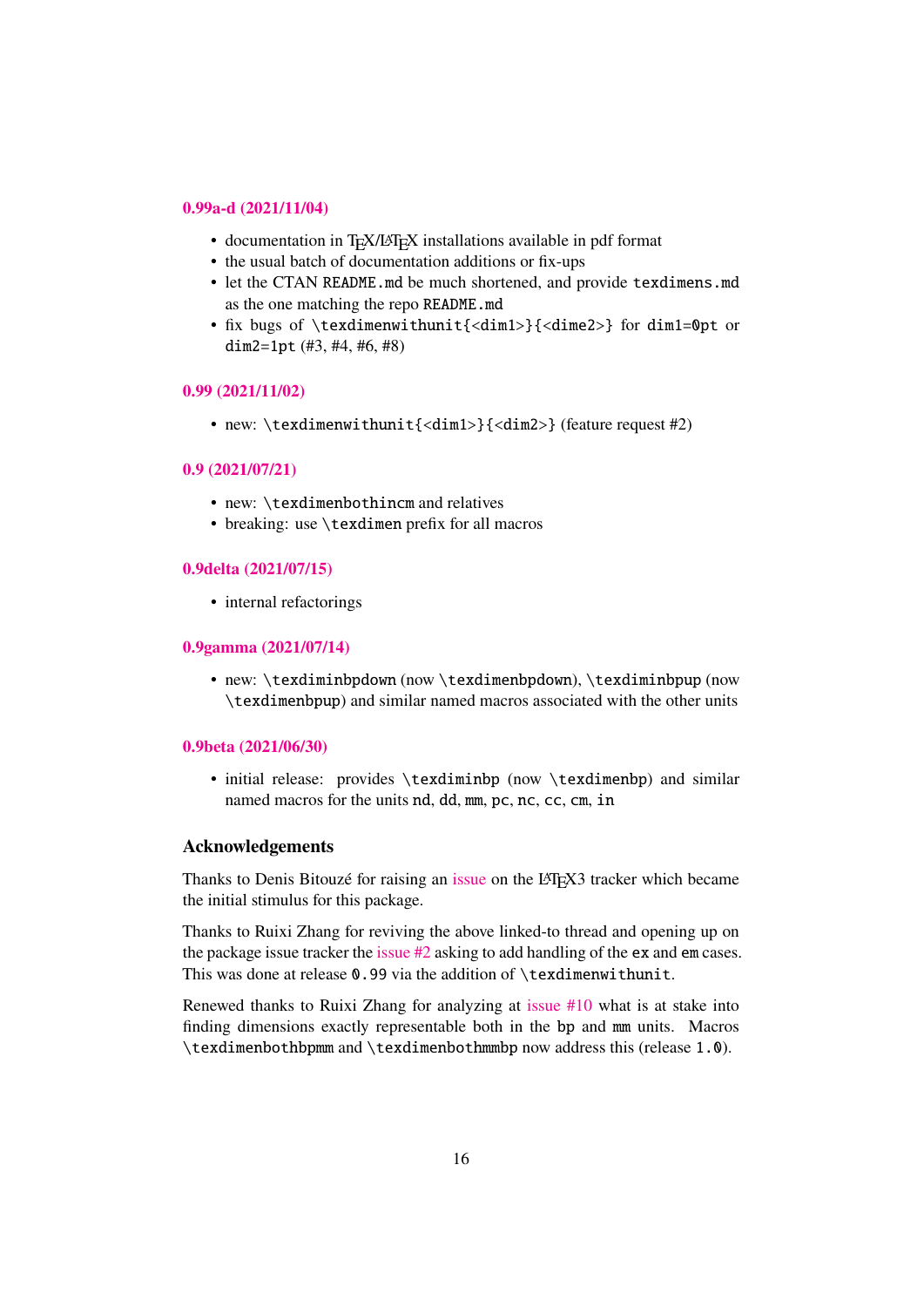#### <span id="page-16-0"></span>**Implementation**

```
% This is file texdimens.tex, part of texdimens package, which
% is distributed under the LPPL 1.3c. Copyright (c) 2021 Jean-François Burnol
% 2021/11/17 v1.1
\edef\texdimensendinput{\endlinechar\the\endlinechar%
\catcode`\noexpand _=\the\catcode`\_%
\catcode`\noexpand @=\the\catcode`\@\relax\noexpand\endinput}%
\endlinechar13\relax%
% only for using \emptyset (also \zeta now) of Plain. Check if \pmb{\varphi}, \zeta exists?
\catcode`\_=11 \catcode`\@=11
% so tempted to do \input xintkernel.sty to have some utilities...
% not even a \@gobble in Plain...
\def\texdimenfirstofone#1{#1}%
\def\texdimengobtilminus#1-{}%
\def\texdimenzerominusfork #10-#2#3\krof {#2}%
%
% \texdimenuu, \texdimenuudown, \texdimenuuup
% ===========================================
%
% Mathematics
\% -----------
%
% In the entire discussion here, "uu" stands for some core unit,
% or some unit corresponding to an internal dimension > 1pt.
%
% Main question at the origin of this file was:
% Is T sp attainable from unit "uu"?.
% If not, what is largest dimension < Tsp which is?
%
% Here we suppose T>0. Tre parsing of D uu is equivalent to:
%
% D uu --> N = round(D * 65536) --> T = trunc (N * phi)%
% phi>1 is the conversion factor associated to "uu"
% psi=1/phi, psi<1. Define U(N, phi) = true (N * phi)\alpha% U(N,phi) is thus the strictly increasing sequence,
% indexed by non-negative integers, of non-negative
% attainable dimensions. (in sp unit)
%
% T>0, then:%
% U(N) \leq T \leq U(N+1) iff N = \text{ceil}((T+1)\text{psi}) - 1% U(M)<sub>T</sub> \le U(M+1) iff M = \text{ceil}(T \text{psi}) - 1
%
% In other words:
%
% - the largest attainable dimension not exceeding T sp
% is obtained via the integer "Zd = ceil((T+1)psi) - 1 = N",
% (i.e. find D with Zd=round(65536 D) then "D uu" is "down"
% approximation)
%
% - the smallest attainable dimension at least equal to T sp
```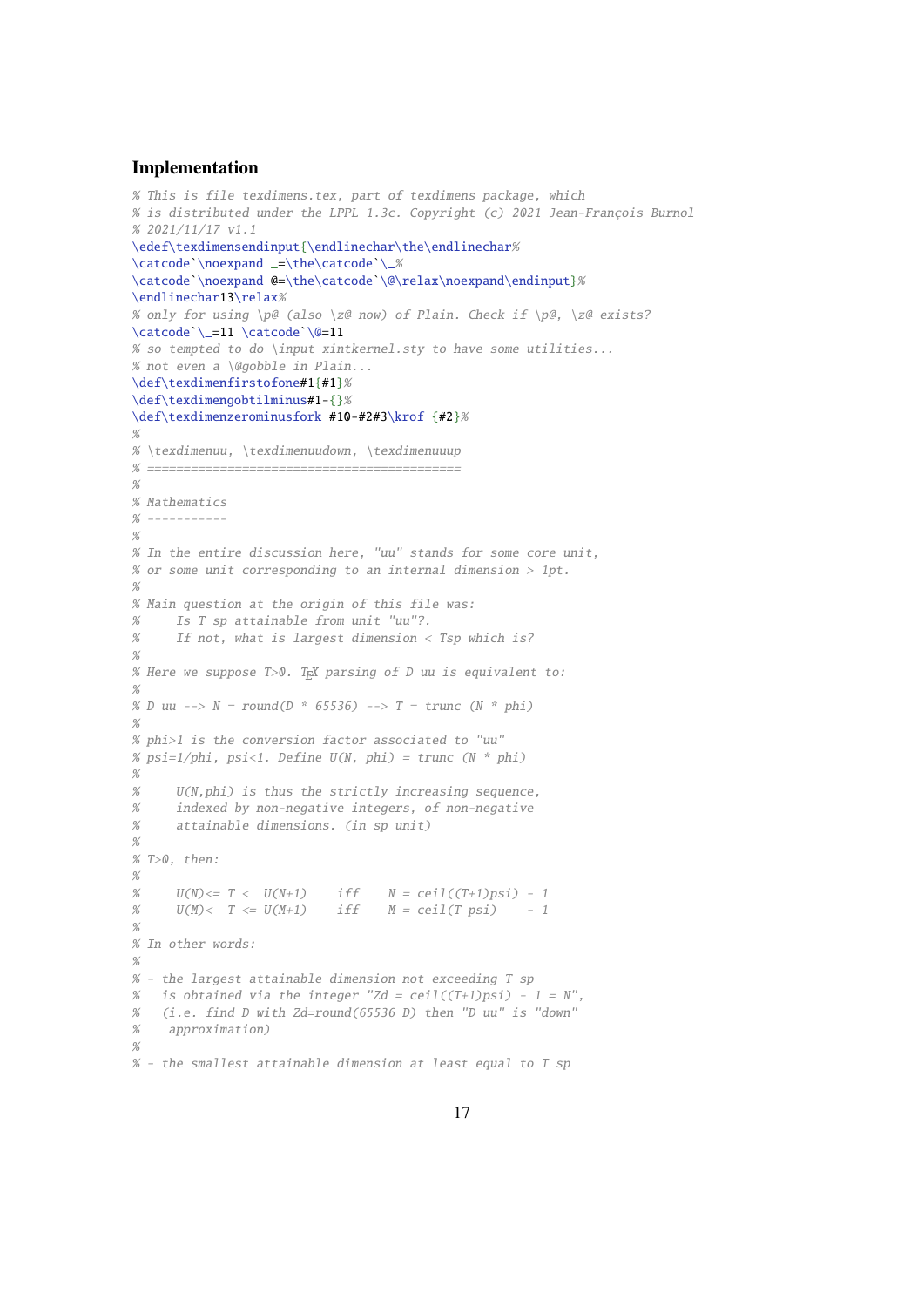```
% is obtained from the integer "Zu = ceil(T psi) = M + 1"
%
% - the two "Z"'s are either equal (i.e. T is attained) or Zu=Zd+1.
%
% \texdimenUU macros use round((T+0.5)*psi)
% -----------------------------------------
%
% case1: M = N, i.e. Zd<Zu, i.e. T is not attainable:
% M=N=Zd \le T \text{psi} \le (T+1) \text{psi} \le M+1=Zu%
% Then clearly R = round((T+0.5)psi) is either Zd or Zu.
% We will not know which one before computing trunc(R phi)
% and check if it is < T or > T.
%
% As will be explained later trunc(R phi) can be computed very
% easily by hijacking T<sub>E</sub>X's handling of dimensions, no \numexpr
% chains is needed.
%
% case2: M = N - 1, i.e. T = Zd = Zu is attained:
% T psi \leq N < (T+1) psi, T = \text{trunc}(N phi)%
% Let v=(T+0.5)psi. As v = Tpsi + 0.5psi it is < N+0.5
% And as v = (T+1)psi - 0.5psi it is > N - 0.5.
% So R = round(v) = N.
%
% We thus have the initial observation which was at the core of this
% package initial release:
%
% - compute R = round((T+0.5) psi)%
% - if T is attained, then T = \text{trunc}(R * phi)%
% - if T is not attained then either \{ Zd = R \text{ and } Zu = R+1 \} or
% {Zd = R-1} and Zu = R}.O/% How do we check if R = Zd or Zu? We need to evaluate trunc(R phi) and
% compare it with T. This trunc(R phi) can be computed the following way:
%
% - obtain D pt from \the\dimexpr R sp. Knuth's algorithm guarantees
% that R = round(D * 65536)%
% - then D uu where uu is the unit with conversion factor phi is
% converted by TFX into "trunc(R phi) sp", i.e. trunc(R phi) =
% \number\dimexpr Duu\relax, where D pt = \the\dimexpr Rsp\relax.
%
% Conclusion:
%
% 1. the macro \texdimenuu does the one-liner R=round((T+0.5) psi)
% then \the\dimexpr Rsp\relax gives "Dpt", the "pt" is removed,
% we have a decimal D such that "Duu" does what one wants.
%
% 2. to get Zd (resp. Zu) one can use the D obtained in 1. and check
    if "D uu" is at most (or at least) the user input dimension.
```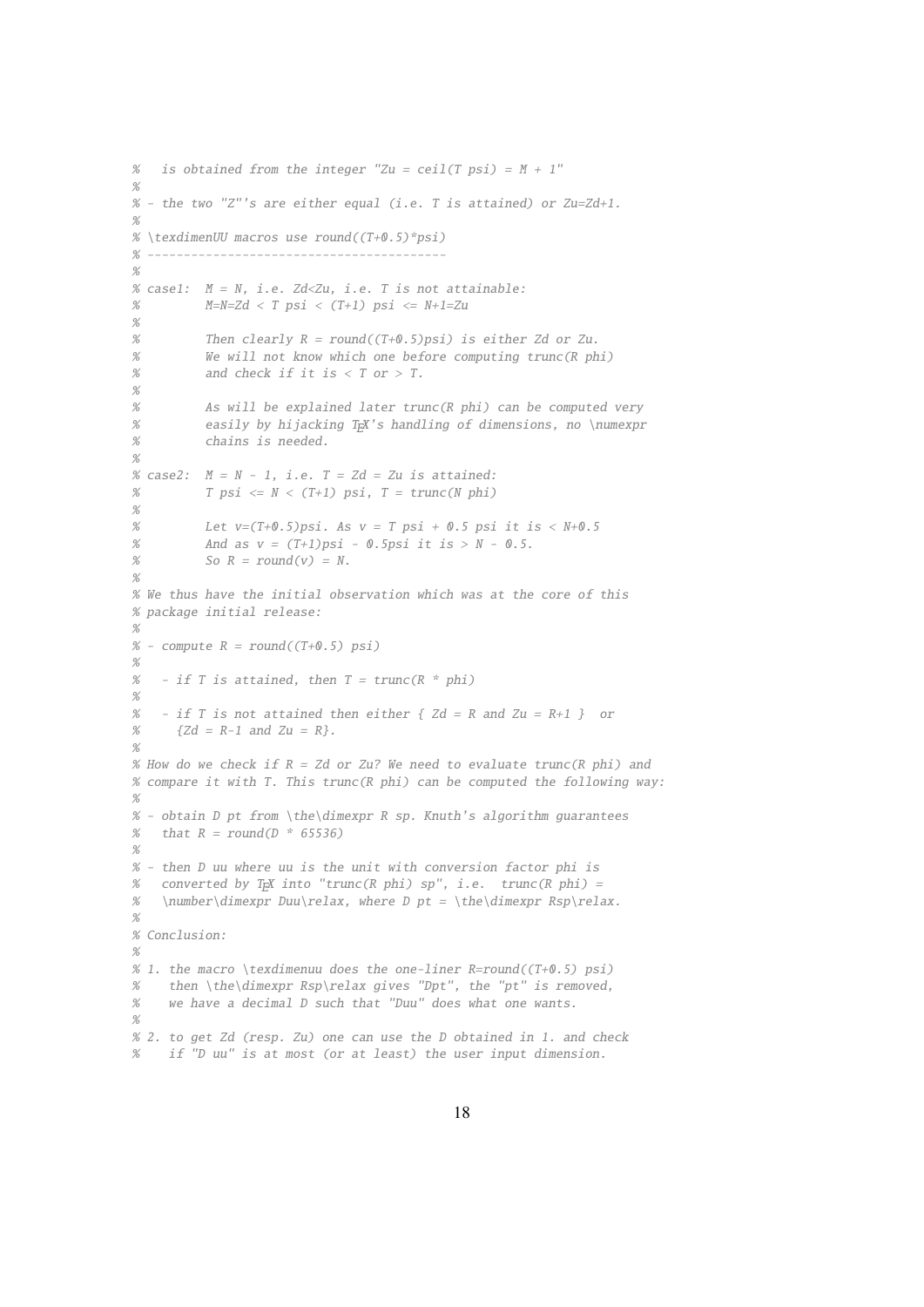```
% For units with conversion factor phi>2, a simplification is possible.
% In that case let X = round(T psi) (it has the advantage compared to
% R that we can apply the formula without checking the sign of T).
%
% Going back to our earlier analyis, now with psi < 0.5 (luu>2pt)
%
% case1: T is not attainable
% M=N=Zd < T psi < (T+1) psi <= N+1=Zu% As Zd < T psi < Zu, we have round(T psi) = Zd or Zu
%
% case2: T is attained, i.e. T psi \leq N < (T+1) psi.
% As psi < 0.5, and T psi + psi > N, we have T psi > N - 0.5.
% And T psi \leq N so N = round(T \psi).
%
% So, for psi < 0.5, the X=round(T psi) can play the same role as
% R = round((T+0.5) psi). If T is attained, we get the decimal D from this
% X and if T is not attained we know that X is either Zd or Zu.
%
% The computations of X and Y=trunc(X phi) can be done independently of
% sign of T. But the final test has to be changed to Y < T if T < 0 and
% then one must replace X by X+1. So we must filter out the sign of the
% input.
%
% Going back to the 1<phi<2 case, psi>0.5, then it would be slightly
% less costly to compute X = round(T psi) than R = round((T + 0.5) psi),
% but if we then realize that trunc(X phi) < T we do not yet know if
% trunc((X+1) phi) = T or is > T, i.e. we don't know if Zd =X or X+1,
% and we can not tell yet if T is attained or not.
%
% In contrast if we find out that trunc(R phi)<T, we then know for sure
% that Zd=R, Zu=R+1 and that T is not attained.
%
% Problems with \maxdimen in the obtention of Zu and Zd
% -----------------------------------------------------
%
% Obtaining R = round((T+0.5)psi) has no risk of overflow.
% But checking as described above which one of Zd or Zu (or both)
% is R goes via a test computation which will cause overflow
% if by bad luck R = Zu and Zu will give rise to a decimal D
% such that D uu > \maxdimen.
%
% For T=\maxdimen (or very close) this is what happens for the units
% "dd", "nc", and "in".
%
% Besides, it turns out that this test which is done to decide whether
% R=Zu or R=Zd, and on which the initial implementation of the macros
% "up" and "down" was done at 0.9 gamma release is a bit costly.
%
% At 1.0 release, all the "up" and "down" macros were re-implemented
% via a more stubborn usage of the ceil() based formulae for Zd and Zu.
% This made all usable even with \maxdimen input and besided, proved
% on average slightly faster.
```
 $\alpha$ 

19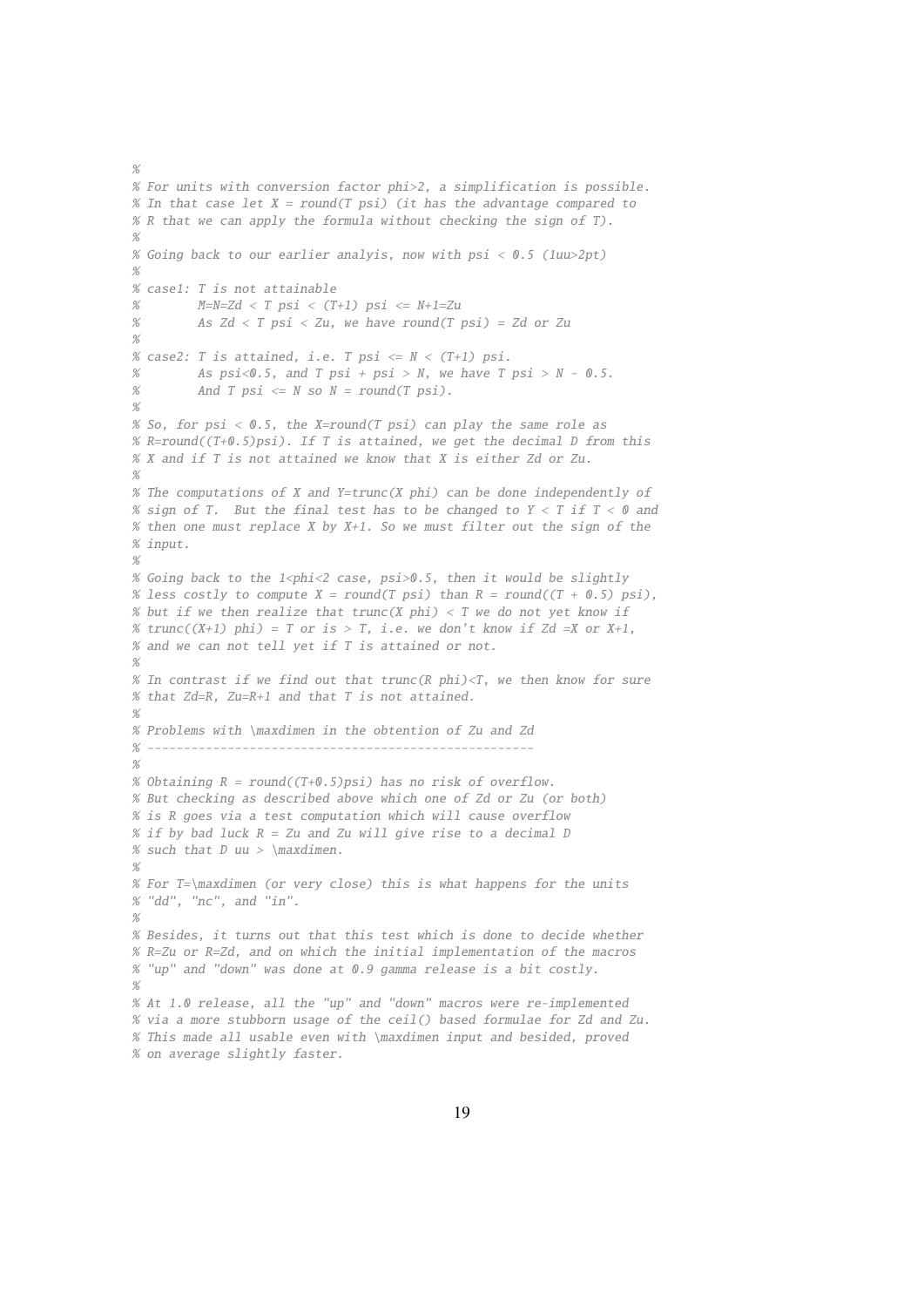```
%
% Overcoming the ceil() stumbling block for \texdimenUU{up,down}
% --------------------------------------------------------------
\alpha% I will in what follows refer to trunc(), floor() or ceil() only for
% positive arguments, obtained as ratios x/y or sometimes as a numexpr
% "scaling" operation" x*y/z which uses temporarily use doubled
% precision.
%
% As \numexpr's x/y is round(x/y), with rounding away from zero, we have
% access to floor(t) for t>=0 as round(t+0.5)-1 and for t>0 also as
% round(t-0.5). The former may cause overflow as it involves
% (2x+y)/(2y) but the latter (2x-y)/(2y) will not overflow if x comes
% from a dimension as 2x<2**31 then.
%
% ceil(t) is more complex as it is floor(t)+1 only for t not an integer.
% Let's explain how to overcome the challenge for Zd and the "in" unit,
% i.e. a conversion factor of 7227/100.
%
% We want Zd = \text{ceil}((T+1)*100/7227) - 1, with T assumed positive.
%
% Let T = k*7227 + r with 0 \le r < 7227, 0 \le k, and r > 0 if k = 0.
%
% (T+1)*100/7227 becomes 100*k + (r+1)*100/7227 and thus
%
% Zd = 100 * k +ceil(x) - 1%
% with x = n*100/7227, and n = 1+r, so 0 < n < 7227%
% Here we have a nice situation 0 < x < 100. Then:
%
% ceil(x) = 100 - floor(100 - x)% = 100 - (round(100 - x + 0.5) - 1)% = 101 - round(100 * (1 - n/7227) + 0.5)% = 101 - round((200 * (7227 - n) + 7227)/14454)
\alpha% We can thus achieve the computation of Zd = ceil((T+1)*100/7227) - 1
% for T>0 without overflow in \numexpr this way:
\alpha% k = floor(T/7227) = round(T/7227 - 0.5)% = round((2*T - 7227) / 14454) (T>0 used here)
%
% r = T - 7227 * k = T modulo 7227
%
% Zd = 100 * k + 100 - round( (201*7227 - 200*(r+1))/14454)
%
% Everything here is computable within \numexpr and has absolutely no
% potential overflow problem at all. The same analysis can be done for
% Zu = ceil(T*100/7227) and for all core T<sub>E</sub>X units. See the comments
% below for all obtained formulae and some additional details.
%
{\catcode`p 12\catcode`t 12
 \csname expandafter\endcsname\gdef\csname texdimenstrippt\endcsname#1pt{#1}}%
```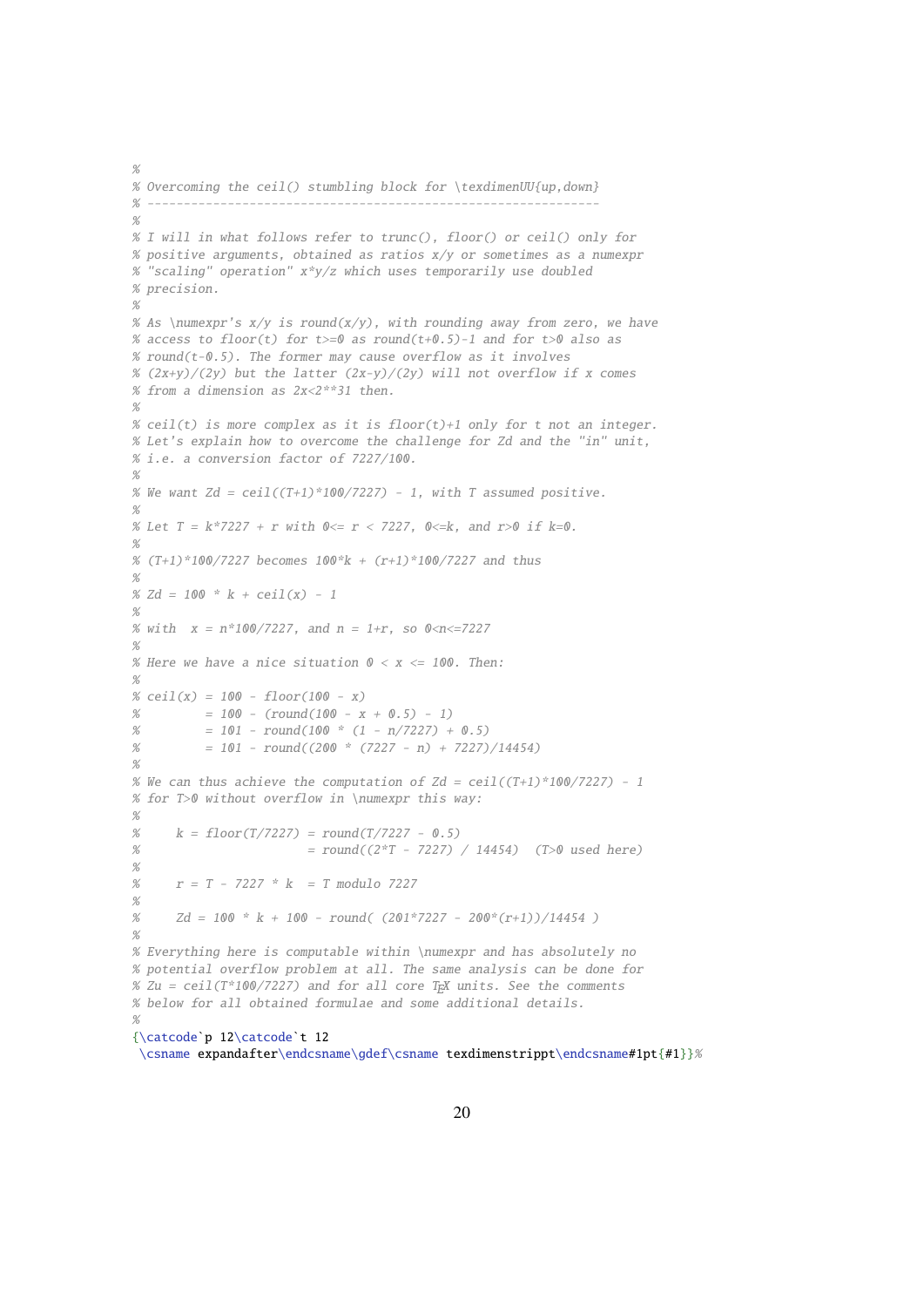```
%
% pt
%
\def\texdimenpt#1{\expandafter\texdimenstrippt\the\dimexpr#1\relax}%
%
% bp 7227/7200 = 803/800
%
\def\texdimenbp#1{\expandafter\texdimenstrippt\the\dimexpr\numexpr(%
                  \expandafter\texdimen_bpnddd_signcheck
                  \the\numexpr2*\dimexpr#1\relax\relax)*400/803sp\relax}%
\def\texdimen_bpnddd_signcheck#1{\texdimengobtilminus#1-1+#1}%
\%% nd 685/642
\alpha\def\texdimennd#1{\expandafter\texdimenstrippt\the\dimexpr\numexpr(%
                  \expandafter\texdimen_bpnddd_signcheck
                  \the\numexpr2*\dimexpr#1\relax\relax)*321/685sp\relax}%
%
% dd 1238/1157
%
\def\texdimendd#1{\expandafter\texdimenstrippt\the\dimexpr\numexpr(%
                   \expandafter\texdimen_bpnddd_signcheck
                  \the\numexpr2*\dimexpr#1\relax\relax)*1157/2476sp\relax}%
%
% mm 7227/2540 phi now >2, use from here on the X = round(T \psi) approach
\alpha\def\texdimenmm#1{\expandafter\texdimenstrippt\the\dimexpr(#1)*2540/7227\relax}%
%
% pc 12/1
%
\def\texdimenpc#1{\expandafter\texdimenstrippt\the\dimexpr(#1)/12\relax}%
%
% nc 1370/107
%
\def\texdimennc#1{\expandafter\texdimenstrippt\the\dimexpr(#1)*107/1370\relax}%
\alpha% cc 14856/1157
%
\def\texdimencc#1{\expandafter\texdimenstrippt\the\dimexpr(#1)*1157/14856\relax}%
%
% cm 7227/254
%
\def\texdimencm#1{\expandafter\texdimenstrippt\the\dimexpr(#1)*254/7227\relax}%
%
% in 7227/100
%
\def\texdimenin#1{\expandafter\texdimenstrippt\the\dimexpr(#1)*100/7227\relax}%
%
% "up and down macros"
% --------------------
%
% The notation \langle u/v \rangle means u/v in numexpr, which does rounding
% away from zero. It is essential that the argument be >-0.5 else \langle x+1 \rangle
```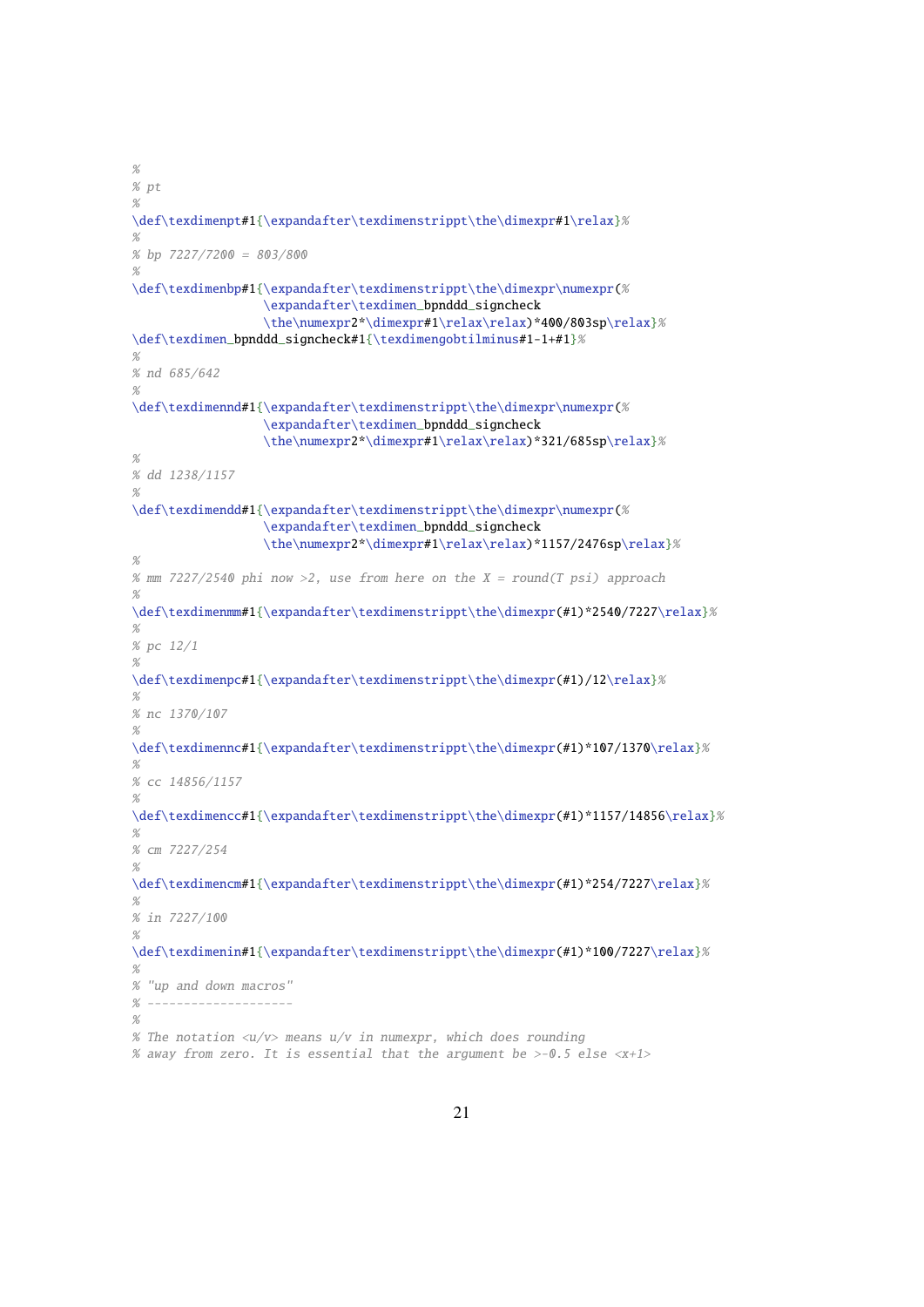```
% not same as <x>+1. All formulae are overflow free.
%
% The comments are for T > 0.
\alpha% Roughly such an approach works for phi = a/b > 1, such that:
%
% a*(2b+1) < 2**31 if a is odd, \langle 2**32 \rangle if a is even
%
% This is true for all core units with quite some margin, the one with
% largest a*b being phi=7227/2540 for "mm".
%
% Note: for a unit such as "ex" or "em" where morally b=65536=2**16,
% this limits to a \le 16383 if a is odd and to a \le 32766 if a is even.
% Thus the general \texdimenwithunit{dim1}{dim2} (which for dim2<1pt
% computes basically an "up" value) can *not imitate fully* this scheme.
%
% The macros and formulas in the comments were obtained from a template
% (see file generateupdownmacros.py at the project repository),
% and we could actually combine them into a generic macro handling
% general a/b (assuming above bounds are verified).
% But for the the sake of efficiency, this is "rolled-out" here unit per unit.
%
\def\texdimenuudownup_zero#1;{\z@\relax}%
\def\texdimenuudownup_neg#1-{-#1}%
% bp 803/800
% T = 803 k + r% Zd = 800 k + 800 - \langle(1284003 - 1600 r)/1606>
\def\texdimenbpdown#1{\expandafter\texdimenstrippt\the\dimexpr
    \expandafter\texdimenbpdown_a\the\numexpr\dimexpr#1;%
3%\def\texdimenbpdown_a#1{\texdimenzerominusfork
                        #1-\texdimenuudownup_zero
                        0#1\texdimenuudownup_neg
                         0 - \{ } %
                        \krof \texdimenbpdown_b#1}%
\def\texdimenbpdown_b#1;{\expandafter\texdimenbpdown_c\the\numexpr(2*#1-803)/1606;#1;}%
\def\texdimenbpdown_c#1;#2;{\expandafter\texdimenbpdown_d\the\numexpr#2-803*#1;#1;}%
\def\text{imenbpdown_d#1;#2};{\nnumexpr800*#2+800-(1284003-1600*#1)/1606sp\relax}% Zu = 800 k + 800 + 1 - <(1285603 - 1600 r)/1606\def\texdimenbpup#1{\expandafter\texdimenstrippt\the\dimexpr
    \expandafter\texdimenbpup_a\the\numexpr\dimexpr#1;%
}%
\def\texdimenbpup_a#1{\texdimenzerominusfork
                        #1-\texdimenuudownup_zero
                        0#1\texdimenuudownup_neg
                         0-{}%
                      \krof \texdimenbpup_b#1}%
\def\texdimenbpup_b#1;{\expandafter\texdimenbpup_c\the\numexpr(2*#1-803)/1606;#1;}%
\def\texdimenbpup_c#1;#2;{\expandafter\texdimenbpup_d\the\numexpr#2-803*#1;#1;}%
\def\texdimenbpup_d#1;#2;{\numexpr800*#2+801-(1285603-1600*#1)/1606sp\relax}%
% nd 685/642
% T = 685 k + r
```

```
% Zd = 642 k + 642 - \langle (878941 - 1284 r)/1370 \rangle
```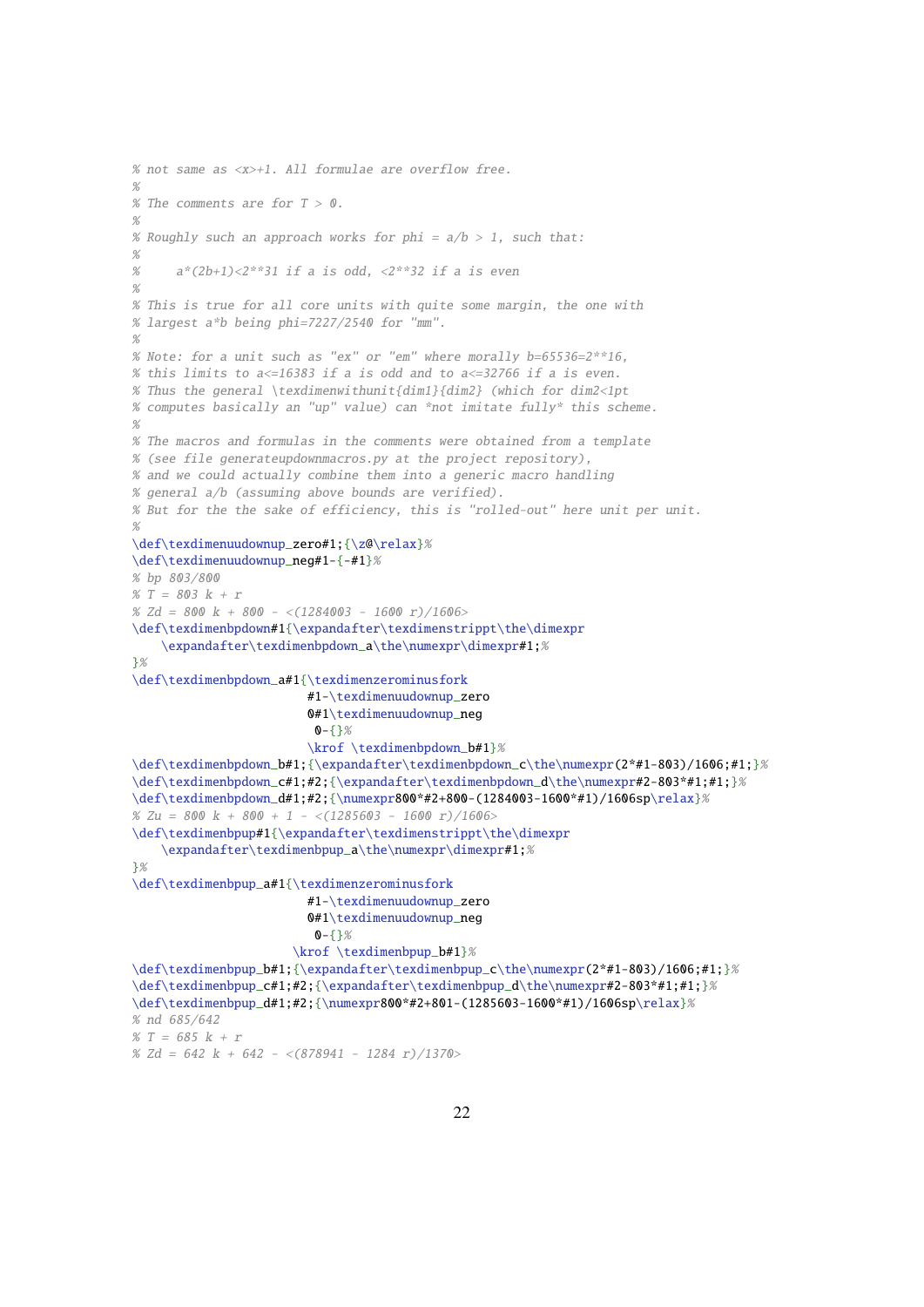```
\def\texdimennddown#1{\expandafter\texdimenstrippt\the\dimexpr
    \expandafter\texdimennddown_a\the\numexpr\dimexpr#1;%
}%
\def\texdimennddown_a#1{\texdimenzerominusfork
                        #1-\texdimenuudownup_zero
                        0#1\texdimenuudownup_neg
                         0 - 53%\krof \texdimennddown_b#1}%
\def\texdimennddown_b#1;{\expandafter\texdimennddown_c\the\numexpr(2*#1-685)/1370;#1;}%
\def\texdimennddown_c#1;#2;{\expandafter\texdimennddown_d\the\numexpr#2-685*#1;#1;}%
\def\texdimennddown_d#1;#2;{\numexpr642*#2+642-(878941-1284*#1)/1370sp\relax}%
% Zu = 642 k + 642 + 1 - <(880225 - 1284 r)/1370\def\texdimenndup#1{\expandafter\texdimenstrippt\the\dimexpr
    \expandafter\texdimenndup_a\the\numexpr\dimexpr#1;%
}%
\def\texdimenndup_a#1{\texdimenzerominusfork
                        #1-\texdimenuudownup_zero
                        0#1\texdimenuudownup_neg
                         0 - 1%
                      \krof \texdimenndup_b#1}%
\def\texdimenndup_b#1;{\expandafter\texdimenndup_c\the\numexpr(2*#1-685)/1370;#1;}%
\def\texdimenndup_c#1;#2;{\expandafter\texdimenndup_d\the\numexpr#2-685*#1;#1;}%
\def\texdimenndup_d#1;#2;{\numexpr642*#2+643-(880225-1284*#1)/1370sp\relax}%
% dd 1238/1157
% T = 1238 k + r% Zd = 1157 k + 1157 - \langle(1431828 - 1157 r)/1238>
\def\texdimendddown#1{\expandafter\texdimenstrippt\the\dimexpr
    \expandafter\texdimendddown_a\the\numexpr\dimexpr#1;%
}%
\def\texdimendddown_a#1{\texdimenzerominusfork
                        #1-\texdimenuudownup_zero
                        0#1\texdimenuudownup_neg
                         0 - \{ \}%
                        \krof \texdimendddown_b#1}%
\def\texdimendddown_b#1;{\expandafter\texdimendddown_c\the\numexpr(#1-619)/1238;#1;}%
\def\texdimendddown_c#1;#2;{\expandafter\texdimendddown_d\the\numexpr#2-1238*#1;#1;}%
\def\texdimendddown_d#1;#2;{\numexpr1157*#2+1157-(1431828-1157*#1)/1238sp\relax}%
% Zu = 1157 k + 1157 + 1 - \langle(1432985 - 1157 r)/1238>
\def\texdimenddup#1{\expandafter\texdimenstrippt\the\dimexpr
    \expandafter\texdimenddup_a\the\numexpr\dimexpr#1;%
}%
\def\texdimenddup_a#1{\texdimenzerominusfork
                        #1-\texdimenuudownup_zero
                        0#1\texdimenuudownup_neg
                         0 - \{ \}%
                      \krof \texdimenddup_b#1}%
\def\texdimenddup_b#1;{\expandafter\texdimenddup_c\the\numexpr(#1-619)/1238;#1;}%
\def\texdimenddup_c#1;#2;{\expandafter\texdimenddup_d\the\numexpr#2-1238*#1;#1;}%
\def\texdimenddup_d#1;#2;{\numexpr1157*#2+1158-(1432985-1157*#1)/1238sp\relax}%
% mm 7227/2540
% T = 7227 k + r% Zd = 2540 k + 2540 - <(36715307 - 5080 r)/14454>
```

```
\def\texdimenmmdown#1{\expandafter\texdimenstrippt\the\dimexpr
```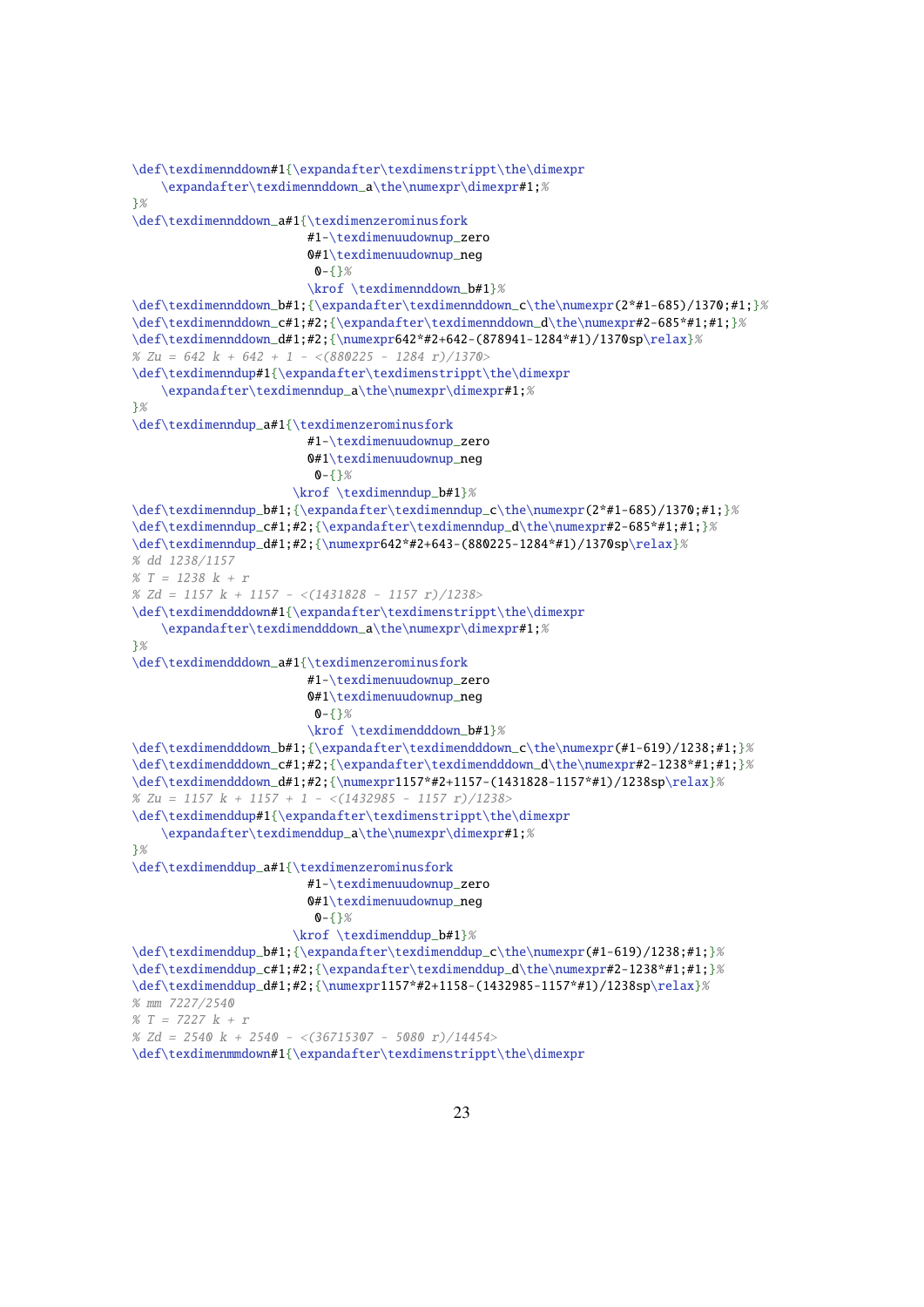```
\expandafter\texdimenmmdown_a\the\numexpr\dimexpr#1;%
}%
\def\texdimenmmdown_a#1{\texdimenzerominusfork
                         #1-\texdimenuudownup_zero
                         0#1\texdimenuudownup_neg
                         0 - 5 \frac{1}{2} %
                         \krof \texdimenmmdown_b#1}%
\def\texdimenmmdown_b#1;{\expandafter\texdimenmmdown_c\the\numexpr(2*#1-7227)/14454;#1;}%
\def\texdimenmmdown_c#1;#2;{\expandafter\texdimenmmdown_d\the\numexpr#2-7227*#1;#1;}%
\def\text{un-1}; #2; {\numexpr2540*#2+2540-(36715307-5080*#1})/14454sp\relax%
% Zu = 2540 k + 2540 + 1 - <(36720387 - 5080 r)/14454>
\def\texdimenmmup#1{\expandafter\texdimenstrippt\the\dimexpr
    \expandafter\texdimenmmup_a\the\numexpr\dimexpr#1;%
}%
\def\texdimenmmup_a#1{\texdimenzerominusfork
                         #1-\texdimenuudownup_zero
                         0#1\texdimenuudownup_neg
                          0 - 53%\krof \texdimenmmup_b#1}%
\def\texdimenmmup_b#1;{\expandafter\texdimenmmup_c\the\numexpr(2*#1-7227)/14454;#1;}%
\def\texdimenmmup_c#1;#2;{\expandafter\texdimenmmup_d\the\numexpr#2-7227*#1;#1;}%
\def\text{minmin}_{d\neq1;#2;^{\numexpr2540*#2+2541-(36720387-5080*#1)/14454sp\relax}% pc 12/1
% T = 12 k + r% Zd = 1 k + 1 - \langle (17 - 1 r)/12 \rangle\def\texdimenpcdown#1{\expandafter\texdimenstrippt\the\dimexpr
    \expandafter\texdimenpcdown_a\the\numexpr\dimexpr#1;%
}%
\def\texdimenpcdown_a#1{\texdimenzerominusfork
                         #1-\texdimenuudownup_zero
                         0#1\texdimenuudownup_neg
                          0 - \{\}\%\krof \texdimenpcdown_b#1}%
\def\texdimenpcdown_b#1;{\expandafter\texdimenpcdown_c\the\numexpr(#1-6)/12;#1;}%
\def\texdimenpcdown_c#1;#2;{\expandafter\texdimenpcdown_d\the\numexpr#2-12*#1;#1;}%
\def\texdimenpcdown_d#1;#2;{\numexpr#2+1-(17-#1)/12sp\relax}%
% Zu = 1 k + 1 + 1 - \langle (18 - 1 \text{ r})/12 \rangle\def\texdimenpcup#1{\expandafter\texdimenstrippt\the\dimexpr
    \expandafter\texdimenpcup_a\the\numexpr\dimexpr#1;%
}%
\def\texdimenpcup_a#1{\texdimenzerominusfork
                         #1-\texdimenuudownup_zero
                         0#1\texdimenuudownup_neg
                          0 - \{ } %
                       \krof \texdimenpcup_b#1}%
\def\texdimenpcup_b#1;{\expandafter\texdimenpcup_c\the\numexpr(#1-6)/12;#1;}%
\def\texdimenpcup_c#1;#2;{\expandafter\texdimenpcup_d\the\numexpr#2-12*#1;#1;}%
\def\texdimenpcup_d#1;#2;{\numexpr#2+2-(18-#1)/12sp\relax}%
% nc 1370/107
% T = 1370 k + r% Zd = 107 k + 107 - \langle (147168 - 107 r)/1370 \rangle\def\texdimenncdown#1{\expandafter\texdimenstrippt\the\dimexpr
    \expandafter\texdimenncdown_a\the\numexpr\dimexpr#1;%
```

```
24
```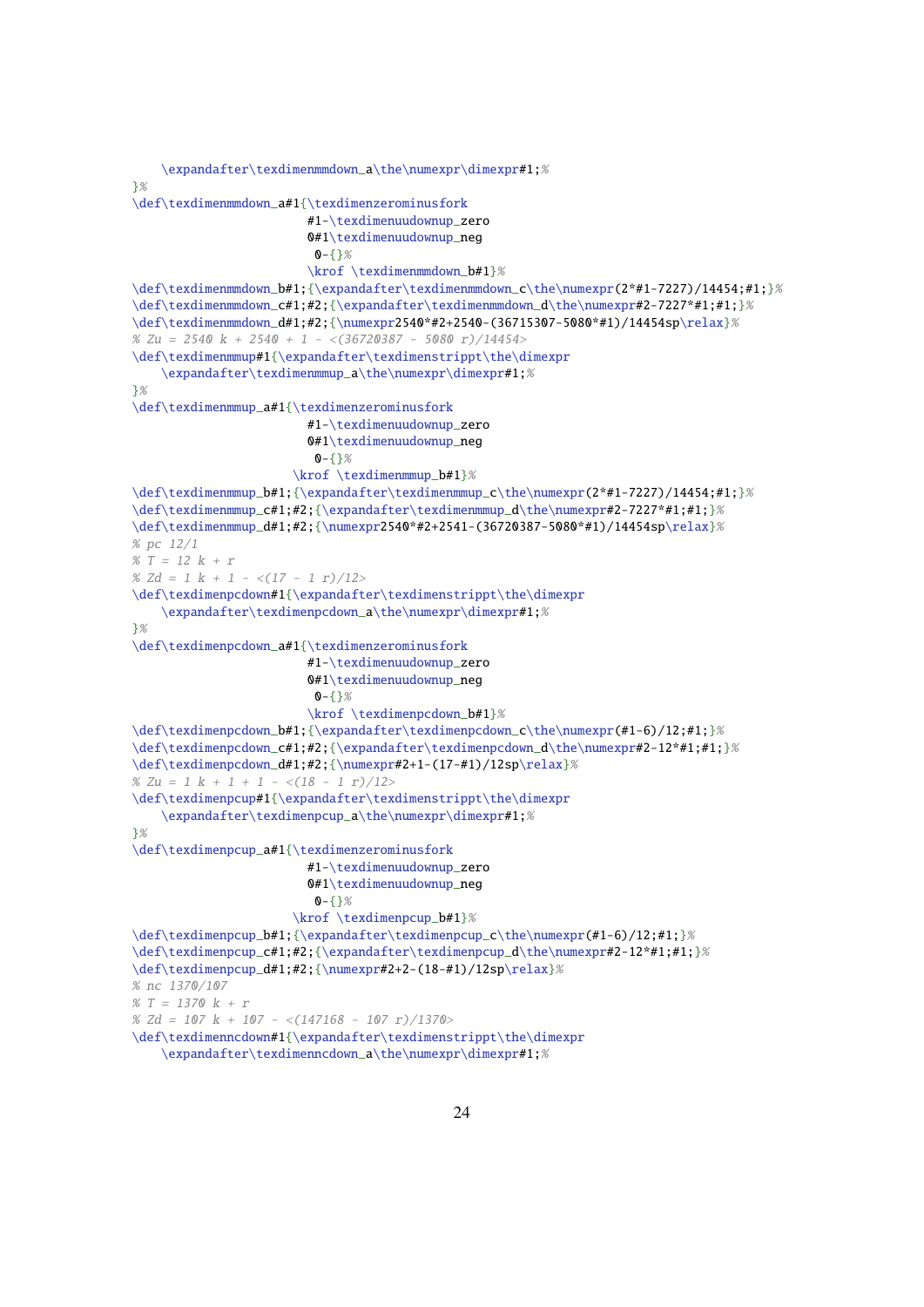```
}%
\def\texdimenncdown_a#1{\texdimenzerominusfork
                        #1-\texdimenuudownup_zero
                        0#1\texdimenuudownup_neg
                         0 - 1 8\krof \texdimenncdown_b#1}%
\def\texdimenncdown_b#1;{\expandafter\texdimenncdown_c\the\numexpr(#1-685)/1370;#1;}%
\def\texdimenncdown_c#1;#2;{\expandafter\texdimenncdown_d\the\numexpr#2-1370*#1;#1;}%
\def\texdimenncdown_d#1;#2;{\numexpr107*#2+107-(147168-107*#1)/1370sp\relax}%
% Zu = 107 k + 107 + 1 - \langle(147275 - 107 r)/1370>
\def\texdimenncup#1{\expandafter\texdimenstrippt\the\dimexpr
    \expandafter\texdimenncup_a\the\numexpr\dimexpr#1;%
}%
\def\texdimenncup_a#1{\texdimenzerominusfork
                        #1-\texdimenuudownup_zero
                        0#1\texdimenuudownup_neg
                         0 - 53%\krof \texdimenncup_b#1}%
\def\texdimenncup_b#1;{\expandafter\texdimenncup_c\the\numexpr(#1-685)/1370;#1;}%
\def\texdimenncup_c#1;#2;{\expandafter\texdimenncup_d\the\numexpr#2-1370*#1;#1;}%
\def\texdimenncup_d#1;#2;{\numexpr107*#2+108-(147275-107*#1)/1370sp\relax}%
% cc 14856/1157
% T = 14856 k + r% Zd = 1157 k + 1157 - <(17194663 - 1157 r)/14856>
\def\texdimenccdown#1{\expandafter\texdimenstrippt\the\dimexpr
    \expandafter\texdimenccdown_a\the\numexpr\dimexpr#1;%
}%
\def\texdimenccdown_a#1{\texdimenzerominusfork
                        #1-\texdimenuudownup_zero
                        0#1\texdimenuudownup_neg
                         0 - \{ } %
                        \krof \texdimenccdown_b#1}%
\def\texdimenccdown_b#1;{\expandafter\texdimenccdown_c\the\numexpr(#1-7428)/14856;#1;}%
\def\texdimenccdown_c#1;#2;{\expandafter\texdimenccdown_d\the\numexpr#2-14856*#1;#1;}%
\def\texdimenccdown_d#1;#2;{\numexpr1157*#2+1157-(17194663-1157*#1)/14856sp\relax}%
% Zu = 1157 k + 1157 + 1 - \langle(17195820 - 1157 r)/14856>
\def\texdimenccup#1{\expandafter\texdimenstrippt\the\dimexpr
    \expandafter\texdimenccup_a\the\numexpr\dimexpr#1;%
}%
\def\texdimenccup_a#1{\texdimenzerominusfork
                        #1-\texdimenuudownup_zero
                        0#1\texdimenuudownup_neg
                         0 - 5 }%
                      \krof \texdimenccup_b#1}%
\def\texdimenccup_b#1;{\expandafter\texdimenccup_c\the\numexpr(#1-7428)/14856;#1;}%
\def\texdimenccup_c#1;#2;{\expandafter\texdimenccup_d\the\numexpr#2-14856*#1;#1;}%
\def\texdimenccup_d#1;#2;{\numexpr1157*#2+1158-(17195820-1157*#1)/14856sp\relax}%
% cm 7227/254
% T = 7227 k + r% Zd = 254 k + 254 - <(3678035 - 508 r)/14454>
\def\texdimencmdown#1{\expandafter\texdimenstrippt\the\dimexpr
    \expandafter\texdimencmdown_a\the\numexpr\dimexpr#1;%
}%
```
25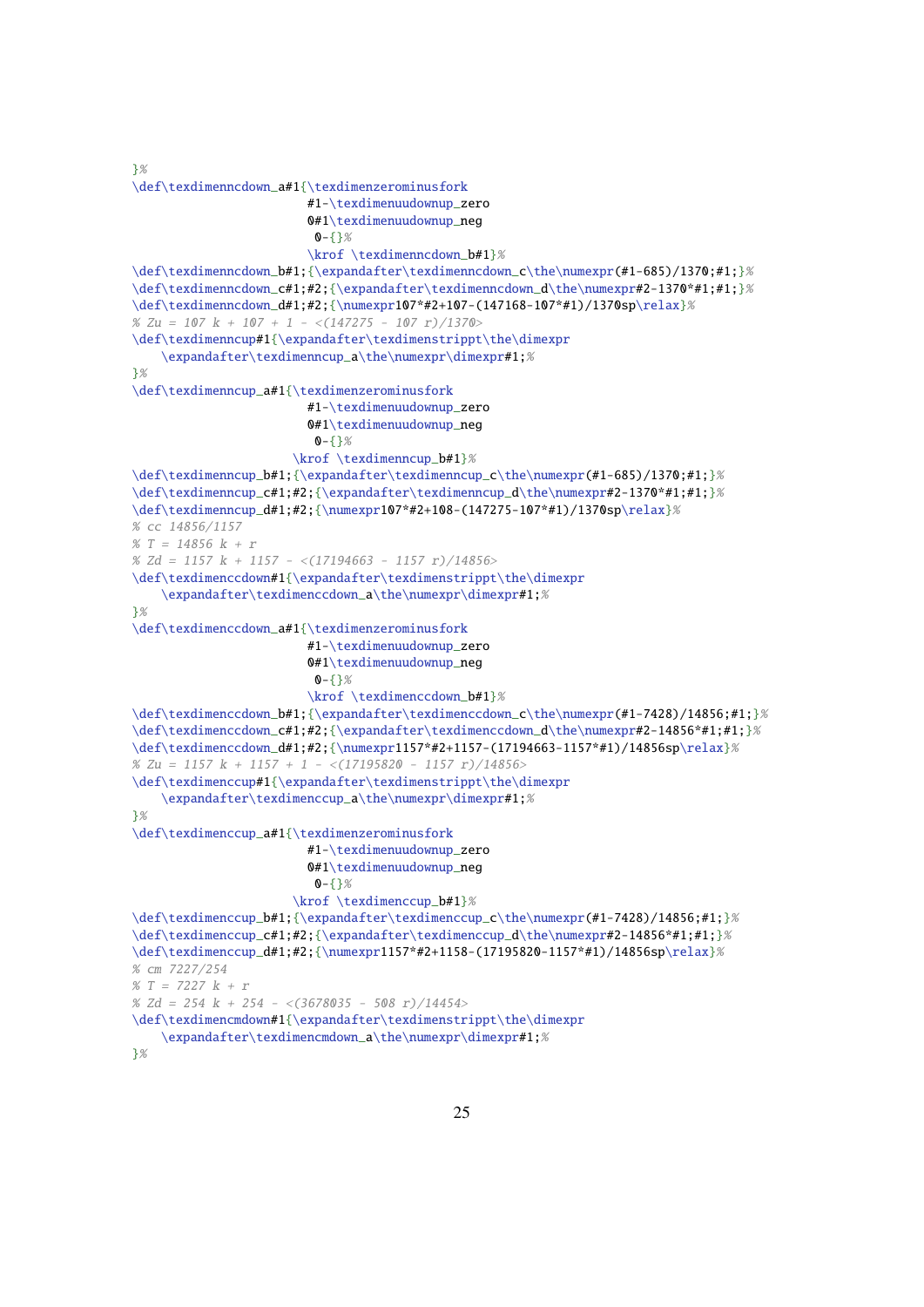```
\def\texdimencmdown a#1{\texdimenzerominusfork
                        #1-\texdimenuudownup_zero
                        0#1\texdimenuudownup_neg
                         0 - \{ } %
                        \krof \texdimencmdown_b#1}%
\def\texdimencmdown_b#1;{\expandafter\texdimencmdown_c\the\numexpr(2*#1-7227)/14454;#1;}%
\def\texdimencmdown_c#1;#2;{\expandafter\texdimencmdown_d\the\numexpr#2-7227*#1;#1;}%
\def\texdimencmdown_d#1;#2;{\numexpr254*#2+254-(3678035-508*#1)/14454sp\relax}%
% Zu = 254 k + 254 + 1 - <(3678543 - 508 r)/14454>
\def\texdimencmup#1{\expandafter\texdimenstrippt\the\dimexpr
    \expandafter\texdimencmup_a\the\numexpr\dimexpr#1;%
}%
\def\texdimencmup_a#1{\texdimenzerominusfork
                        #1-\texdimenuudownup_zero
                        0#1\texdimenuudownup_neg
                         0 - 5 } %
                      \krof \texdimencmup_b#1}%
\def\texdimencmup_b#1;{\expandafter\texdimencmup_c\the\numexpr(2*#1-7227)/14454;#1;}%
\def\texdimencmup_c#1;#2;{\expandafter\texdimencmup_d\the\numexpr#2-7227*#1;#1;}%
\def\text{minencamp_d#1;#2;}{numexpr254*#2+255-(3678543-508*#1)/14454sp\relax}{%% in 7227/100
% T = 7227 k + r
% Zd = 100 k + 100 - \langle(1452427 - 200 r)/14454>
\def\texdimenindown#1{\expandafter\texdimenstrippt\the\dimexpr
    \expandafter\texdimenindown_a\the\numexpr\dimexpr#1;%
}%
\def\texdimenindown_a#1{\texdimenzerominusfork
                        #1-\texdimenuudownup_zero
                        0#1\texdimenuudownup_neg
                         0 - \{3\%\krof \texdimenindown_b#1}%
\def\texdimenindown_b#1;{\expandafter\texdimenindown_c\the\numexpr(2*#1-7227)/14454;#1;}%
\def\texdimenindown_c#1;#2;{\expandafter\texdimenindown_d\the\numexpr#2-7227*#1;#1;}%
\def\texdimenindown_d#1;#2;{\numexpr#200+100-(1452427-2*#100)/14454sp\relax}%
% Zu = 100 k + 100 + 1 - \langle(1452627 - 200 r)/14454>
\def\texdimeninup#1{\expandafter\texdimenstrippt\the\dimexpr
    \expandafter\texdimeninup_a\the\numexpr\dimexpr#1;%
}%
\def\texdimeninup_a#1{\texdimenzerominusfork
                        #1-\texdimenuudownup_zero
                        0#1\texdimenuudownup_neg
                         0 - \{\}\%\krof \texdimeninup_b#1}%
\def\texdimeninup_b#1;{\expandafter\texdimeninup_c\the\numexpr(2*#1-7227)/14454;#1;}%
\def\texdimeninup_c#1;#2;{\expandafter\texdimeninup_d\the\numexpr#2-7227*#1;#1;}%
\def\texdimeninup_d#1;#2;{\numexpr#200+101-(1452627-2*#100)/14454sp\relax}%
%
% "both in and cm"
% ==================
%
% Mathematics
% - -%
```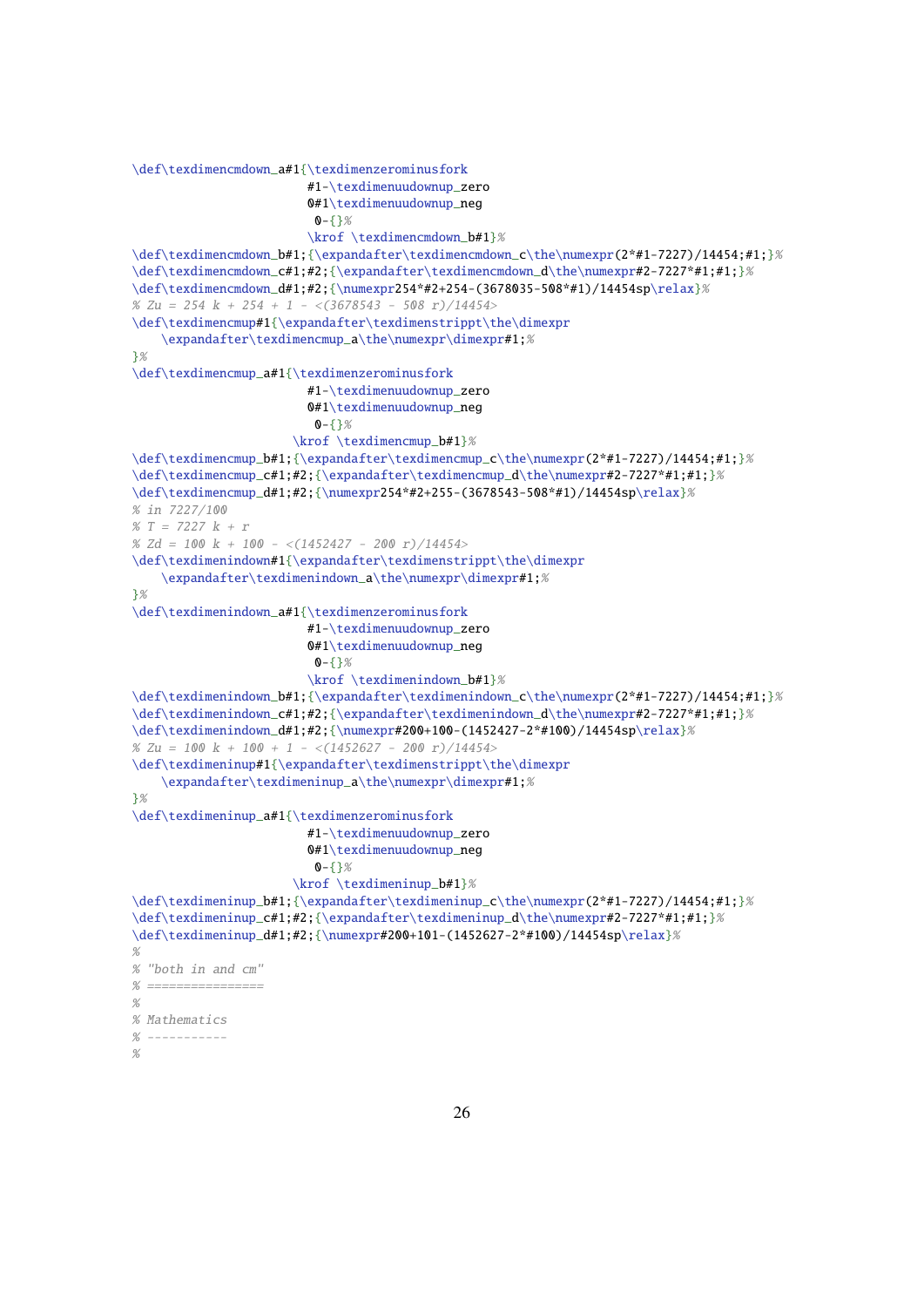```
% Let a and b be two non-negative integers such that U = floor(a 7227/100) =
% floor(b 7227/254). It can be proven that a=50k, b=127k for some integer k.
% The proof is left to reader. So U = floor(7227 k /2) for some k.
%
% Let's now find the largest such U \le T. So U = floor(k \, 7227/2) \le T which is
% equivalent (as k is integer) to k 7227/2 \leq T + 1/2, i.e.
\alpha% kmax = floor((2T+1)/7227)%
% If we used for x>0 the formula floor(x)=round(x-1/2)=\langle x-1/2\rangle we would end
% up basically with some 4T hence overflow problems even in \numexpr.
% Here I used <.> to denote rounding in the sense of \numexpr. It is not
% 1-periodical due to how negative inputs are handled, but here x-1/2>-1/2.
\alpha% The following lemma holds: let T be a non-negative integer then
%
% floor((2T+1)/7227) = \langle (2T - 3612)/7227 \rangle%
% So we can compute this k, hence get a=50k, b=127k, all within \numexpr and
% avoiding overflow.
%
% Implementation
% --------------
%
% Regarding the output in pt or sp, we seem to need floor(k 7227/2).
% The computation of floor(k 7227/2) as \langle(7227 k - 1)/2> would require to
% check if k == 0 so we do it rather as \langle (7227 \ k + 1)/2 \rangle - 1. No overflow
% can arise as k = 297147 for \maxdimen, and then 7227 k = 2**31 - 2279 and
% there is ample room for 7227k+1 using \numexpr.
%
% But this step, as well as initial step to get kmax will require to separate
% handling of negative input from positive one.
%
% Alternative
\frac{9}{2} ----------
%
% For non-negative T we can compute U = ((T+1)/7227)*7227. If U \le T keep it,
% else if U > T, replace it by U - 3614. This is alternative road to the maximal
% floor(k 7227/2) at most equal to T.
%
\def\texdimenbothincm#1{\expandafter\texdimenstrippt\the\dimexpr
    \expandafter\texdimenboth_a
    \the\numexpr\dimexpr#1\relax\relax-3612)/7227)*127sp\relax}%
\def\texdimenbothcmin#1{\expandafter\texdimenstrippt\the\dimexpr
    \expandafter\texdimenboth_a
    \the\numexpr\dimexpr#1\relax\relax-3612)/7227)*50sp\relax}%
\def\texdimenboth_a#1{\texdimengobtilminus#1\texdimenboth_neg-\numexpr((2*#1}%
\def\texdimenboth_neg-\numexpr((2*-{-\numexpr((2*}%
%
\def\texdimenbothincmsp#1{\number
    \expandafter\texdimenbothsp_a\the\numexpr\dimexpr#1\relax\relax
     -3612)/7227)*7227+1)/2-1\relax}%
\def\texdimenbothincmpt#1{\expandafter\texdimenstrippt\the\dimexpr
```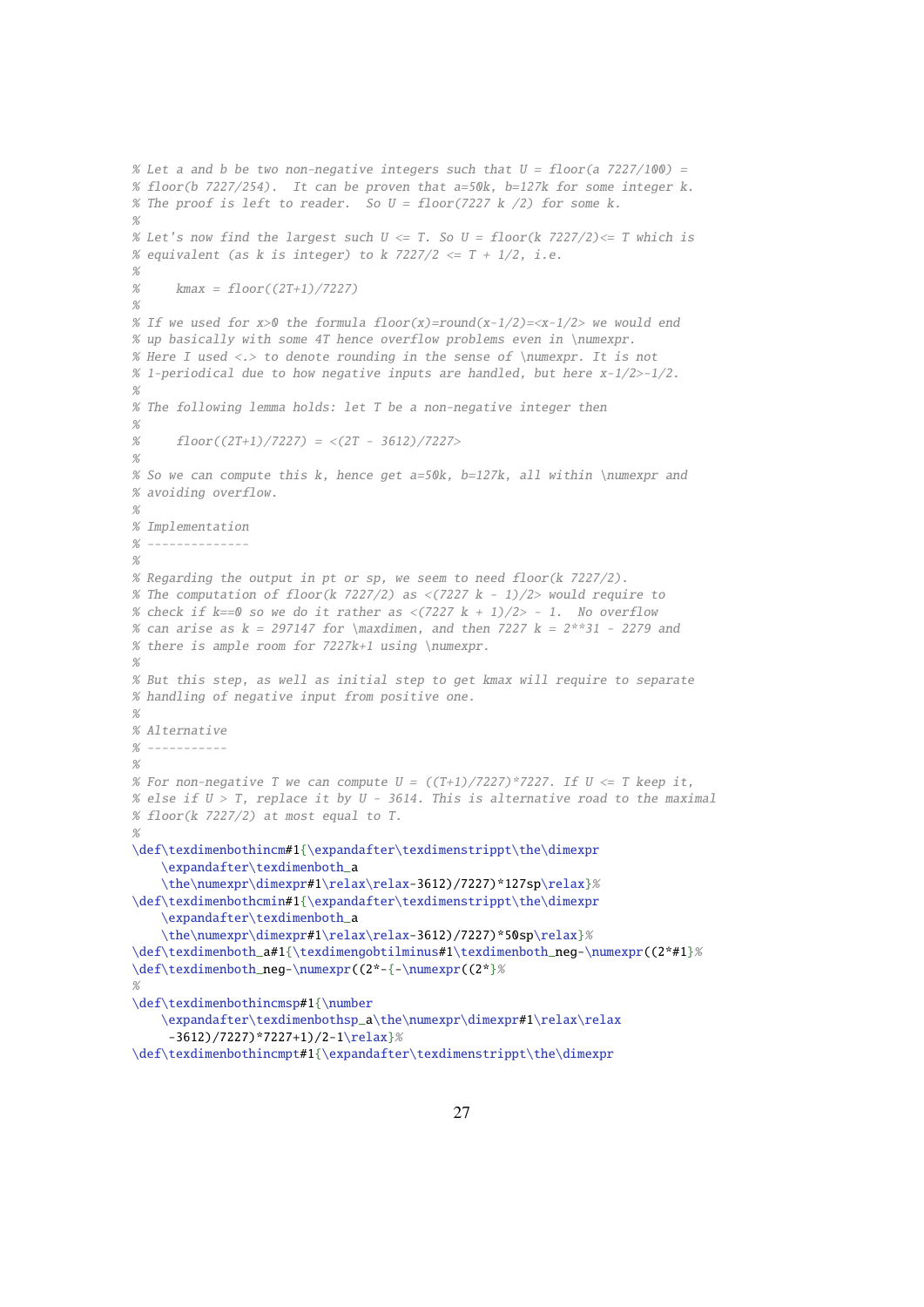```
\expandafter\texdimenbothsp_a\the\numexpr\dimexpr#1\relax\relax
     -3612)/7227)*7227+1)/2-1sp\relax}%
\def\texdimenbothsp_a#1{\texdimengobtilminus#1\texdimenbothsp_neg-\numexpr(((2*#1}%
\def\texdimenbothsp_neg-\numexpr(((2*-{-\numexpr(((2*}%
\alpha\let\texdimenbothcminpt\texdimenbothincmpt
\let\texdimenbothcminsp\texdimenbothincmsp
%
% "both mm and bp"
% ================
%
% Mathematics and Algorithm
% -------------------------
\alpha% We start from a dimension expressed in sp unit, "T sp". Assume T positive.
% We know how to get largest "X sp \leq T sp" which is exactly expressible
% in mm unit
% i.e. can be written X=trunc(a 7227/2540) for some non-negative integer a.
% We want to achieve X=trunc(b 803/800) for some b.
%
% Only the congruence of X modulo 803 matters for this.
% It turns out that the mod 803 impossible values are 267, 535, 802.
% As pointed out by Ruixi Zhang on the package repo issue #10,
% when a<--a+2540, X increases by 7227=9*803 hence the value
% modulo 803 does not change. Thus only "a modulo 2540" matters
% to check if X(a) is attainable with bp unit. Ruixi Zhang found by
% brute force that there are modulo 2540 nine excluded a-values
\alpha% Rather than checking if "a mod. 2540" avoids the 9 Ruixi Zhang values
% or if "X mod. 803" avoids 267, 535, 802, we will simply basically
% check if X sp = \texdimenbp{X sp}bp, as this approach is probably
% about the same cost or even less than computing "X mod. 803" and
% correspondingly branching.
%
% The key is that if "a" is bad, then "a-1" is automatically good as
% pointed out by R.Z. on #10, which can be seen without knowing the 9
% bad congruences, simply by noticing that a<--a-1 modifies X either to
% X-2 or X-3, so if X was bad certainly the new one is not.
\frac{0}{2}% Once "a" has gotten its final value, we apply "\the\dimexpr a sp
% = D pt" trick to recover the D such that "D mm" gives rise to the found
% dimension. We go via this "Dmm" intermediary also to express the final
% result as "X sp", because anyhow the "X" we worked with and had in
% our token stream has to be recomputed if a<--a-1, so lets always
% recompute it from final "a", and this goes via "D mm" (but see
% the paragraph MEMO for alternative for this trunc(a 7227/2540) step).
%
% I will copy here the style I used for bothincm expansion triggering
% via an already positioned \dimexpr waiting to output final result.
\def\texdimenbothbpmm#1{\expandafter\texdimenstrippt\the\dimexpr
                        \expandafter\texdimenbothbpmm_fork\the\numexpr\dimexpr#1;}%
\def\texdimenbothbpmm_fork#1{\texdimenzerominusfork
                             #1-\texdimenbothbpmm_zero
```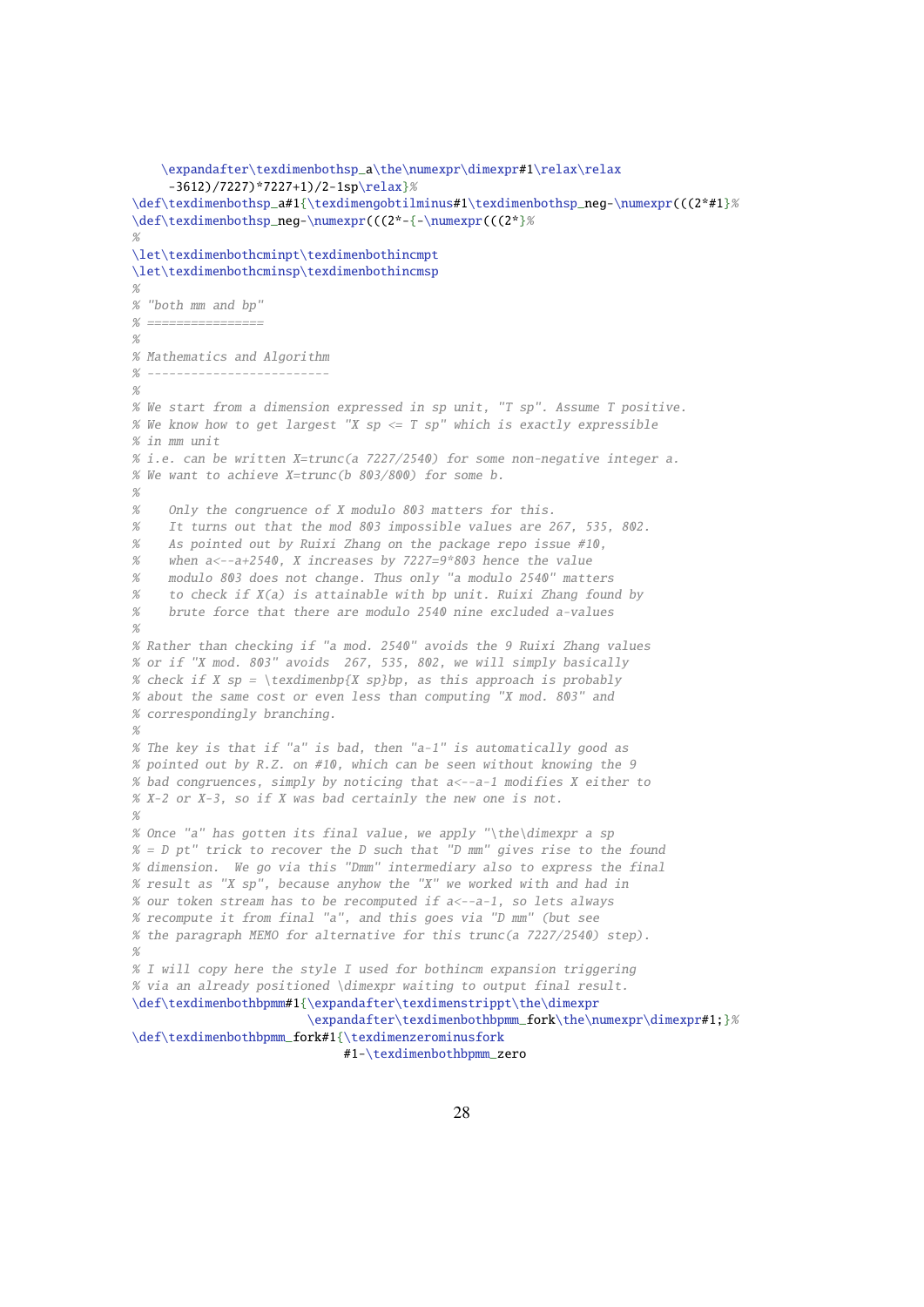```
0#1\texdimenbothbpmm_neg
                             0-\texdimenbothbpmm_a
                             \krof#1}%
% because this is *inside* a pre-positioned \dimexpr, we don't have
% to worry about zero output ending up as -0.0
\def\texdimenbothbpmm_neg-{-\texdimenbothbpmm_a}%
\def\texdimenbothbpmm_zero#1;{\z@\relax}%
% now, find X sp \leq T sp maximal and expressible in mm unit
% it will be X=trunc(a 7227/2540), we first get a candidate for "a"
\def\texdimenbothbpmm_a#1;%
    {\expandafter\texdimenbothbpmm_b\the\numexpr#1*2540/7227;#1;}%
% we get in a single line the X from this candidate, hijacking T<sub>F</sub>X's
% built-in *7227/2540... the "MEMO" above explains one could do this
% purely within \numexpr, working around its division rounds, and
% avoiding overflow, but I suspect this would be more costly.
\def\texdimenbothbpmm_b#1;{\expandafter\texdimenbothbpmm_c
    \the\numexpr\dimexpr\expandafter\texdimenstrippt\the\dimexpr#1spmm;#1;}%
% now we have X; a; T;
\def\texdimenbothbpmm_c#1;#2;#3;{%
% If X>T, our candidate "a=#2" must be decreased by 1 and we go to \Boxca
% The original #3 is not needed anymore
    \ifnum#1>#3 \expandafter\texdimenbothbpmm_ca\fi
% Else we decide whether it is "a" or "a-1" we must use. I preferred
% to induce a re-grabbing cost here, rather than have \texdimenbothbpmm_ca
% re-grab its arguments from \texdimenbothbpmm_d replacement text.
    \texdimenbothbpmm_d#1;#2;%
}%
% Here, dynamically at the time of the concluding \dimexpr, we
% check if X sp is expressible in bp unit and then use "a" or "a-1"
% accordingly
\def\texdimenbothbpmm_d#1;#2;{#2sp%
    \ifnum\dimexpr
    \expandafter\texdimenstrippt\the\dimexpr\numexpr(2*#1+1)*400/803spbp=#1
    \else-1sp\fi
% and a \relax to stop the concluding \dimexpr
    \relax
}%
% Here we must decrease "a=#2" by 1, recompute X=#1, then loop
% back to \texdimenbothbpmm_d. Hesitation between forcing a
% re-grab or doing it in one step with the subtraction of 1 done twice
\def\texdimenbothbpmm_ca\texdimenbothbpmm_d#1;#2;%
   {\expandafter\texdimenbothbpmm_cb\the\numexpr#2-1;}%
\def\texdimenbothbpmm_cb#1;{%
    \expandafter\texdimenbothbpmm_d
    \the\numexpr\dimexpr\expandafter\texdimenstrippt\the\dimexpr#1spmm;#1;%
}%
% done...
% now the lazy way for \texdimenbothmmbp
\def\texdimenbothmmbp#1{\expandafter\texdimenstrippt\the\dimexpr
    \expandafter\texdimenbothmmbp_a\the\numexpr\dimexpr\texdimenbothbpmm{#1}mm;}%
% If zero at this stage, we will correctly get 0.0 in the end
\def\texdimenbothmmbp_a#1#2;{\numexpr(2*#1#2+\texdimengobtilminus#1-1)*400/803sp\relax}%
```

```
% \texdimenbothbpmmpt and its alias \texdimenbothmmbppt
```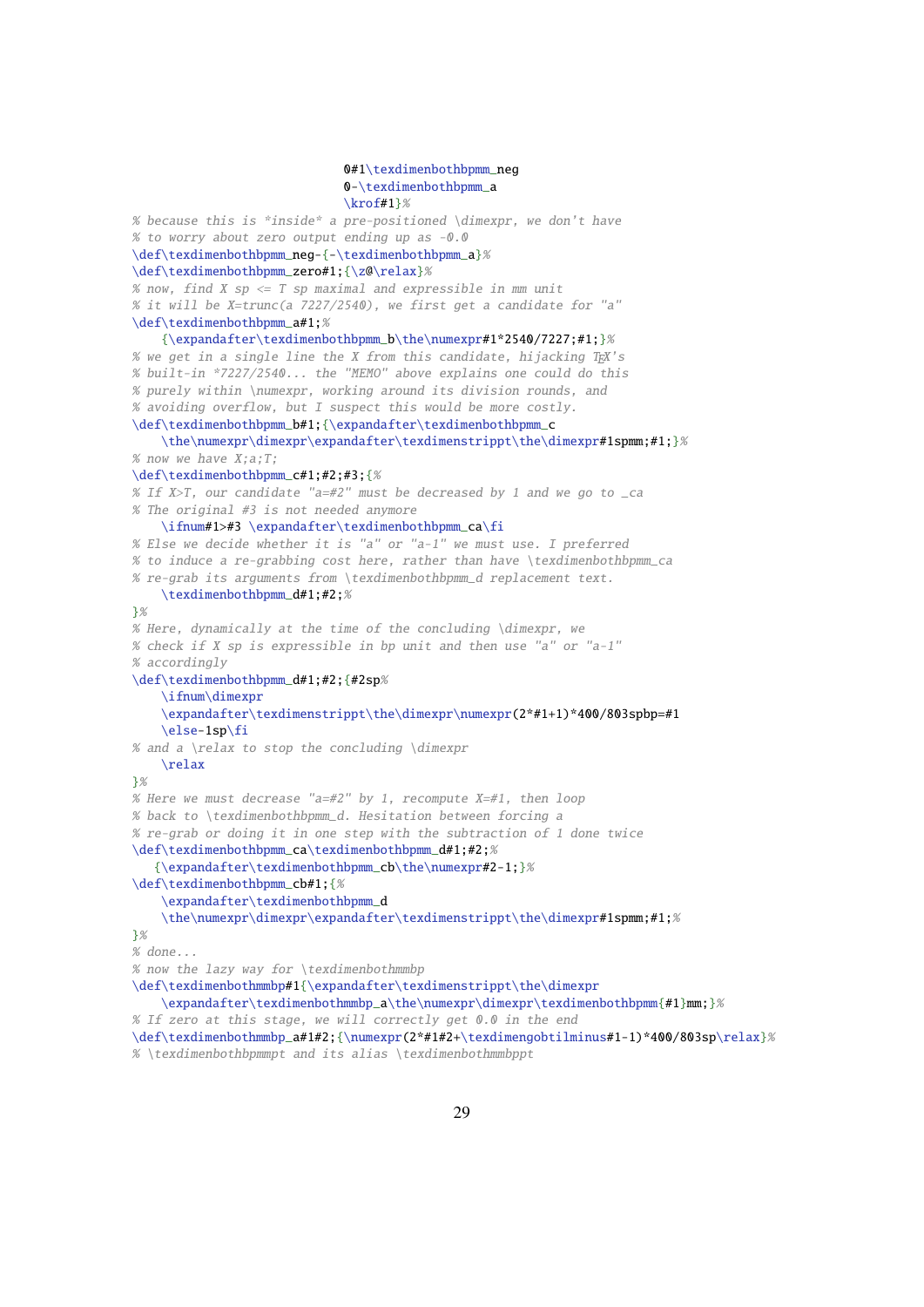```
\def\texdimenbothbpmmpt#1{\texdimenpt{\texdimenbothbpmm{#1}mm}}%
\let\texdimenbothmmbppt\texdimenbothbpmmpt
% \texdimenbothbpmmsp and its alias \texdimenbothmmbpsp
\def\texdimenbothbpmmsp#1{\the\numexpr\dimexpr\texdimenbothbpmm{#1}mm\relax\relax}%
\let\texdimenbothmmbpsp\texdimenbothbpmmsp
%
% \text{element}% =================
%
% Mathematics
% - -%
% The ex and em units are handled by TRX as if multiplying by a
% conversion factor f/65536 (here f sp = 1ex resp. = 1em).
%
% In particular, for any decimal D, input "D em" is handled the exact
% same way as input "D\dimexpr 1em\relax"; this is not
% the case for the core units except for pt and pc (and sp), whose
% conversion factors are the sole ones with a power of 2 denominator
% (respectively 1, 1, and 65536). The further difference is that
% for the core units apart from sp, the conversion factor is >1.
%
% We assume for this discussion T is non-negative.
% If f/65536 > 1, the analysis is as above : some dimensions T sp
% are not attainable as D uu, but the formula
% N=round((2T+1)*32768/f)
% will give a suitable decimal D via \the\dimexpr N sp\relax.
% (if T=0, we get N=0 as 32768/f < 0.5)
% This D will let TEX convert D uu into T sp, if the dimension
% is attainable else it will be a closest match
% either from above or below (not necessarily nearest overall).
%
% If f/65536=1, attention that above formula would give N=1 for
% T=0 (was bug #4).
O/% If f/65536<1, all dimensions Tsp are attainable as D uu. Indeed
% D uu is parsed by TEX via N=round(D*65536), then T=trunc(N*phi),
% with phi=f/65536. Starting from T we need to find an N such that
% T/\text{phi} \leq N < (T+1)/\text{phi}.%
% This is equivalent to ceil(T/phi) \leq N < ceil((T+1)/phi)
%
% Now obsolete remark: let v=(T+0.5)/phi. As its
% distance to the extremities is 0.5/phi>0.5, (phi>1) its rounding M
% to an integer verifies automatically T/\text{phi} < M < (T+1)/\text{phi}, so
% is a valid candidate. This was used at 0.99 release.
% (it is funny that N=round((2T+1)*32768/f) works for all f>0
% *except* f=65536).
%
% The 1.0 release chooses to implement the ceil(T/phi) formula rather as
% it is closer to naive expectation "dim1/dim2" of a division.
%
% It is not obvious to compute this ceil(T/phi) without overflow.
```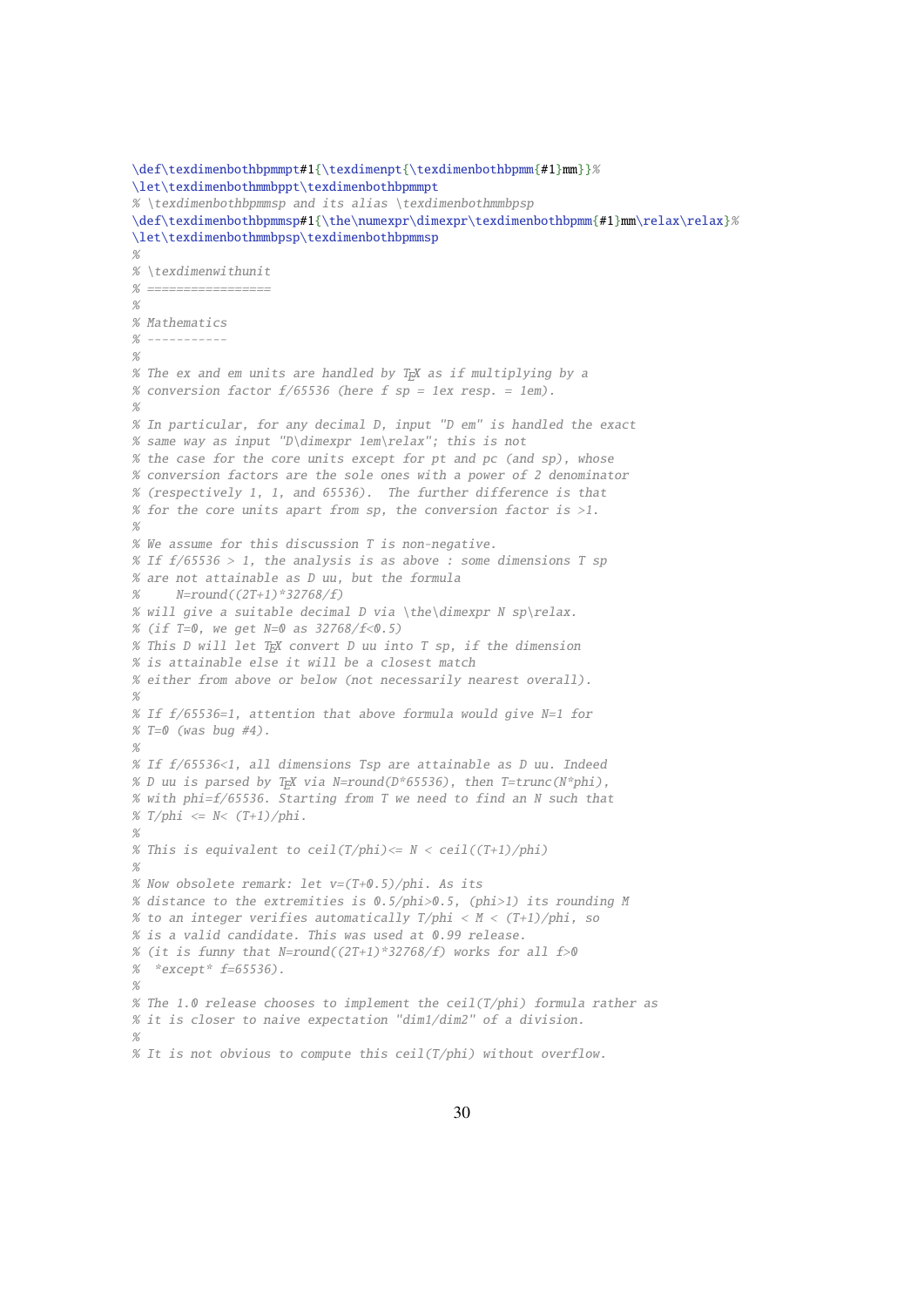```
%
% Implementation
\% --------------
%
% \texdimenwithunit{dim1}{dim2}
%
% First done at 0.99, then refactored at 1.0:
% - to add support for dim2<0pt
% - to handle differently the dim2<1pt case and make the output
% closer to mathematical dim1/dim2
%
% To handle dim2<0pt, we simply simultaneously do
% dim1 < - (-dim1) and dim2 < - (-dim2).
%
% dim2=0pt is not intercepted and will cause division by zero low-level
% error. Code comments below were not adjusted and handle only
% dim2>0nt
%
% We first get f from dim2 and branch according to whether f>65536,
% or f<=65536.
% We will also need to check the sign of T (dim1=T sp).
% f>65536: we compute round((2T+1)*32768/f)
% f=65536: merged with f<65536 branch (as it works and avoids checking for it)
% f<65536: 0.99 release used the round((2T+1)*32768/f) formula
% (it is funny that it works for all f except for f=65536)
%
% But the output then diverges noticeably from mathematical
% dim1/dim2 "=" T*65536/f, the more so the smaller the dim2.
% See issue #16 and also the discussion at #13.
%
% 1.0 release thus opted for the ceil(T*65536/f) formula, as it is the
% smallest allowable choice, hence the closest to naive dim1/dim2.
%
% To avoid arithmetic overflow issues we first do the euclidean
% division T = k f + r, 0 \le r \le f, 0 \le k%
% The final result in "sp" unit would be k*65536 + C with
% C = \text{ceil}(r * 65536/f).
%
% We don't do this k*65536 explicitly as it may overflow and is
% anyhow unneeded: the output will be the integer k concatenated with
% the decimal E given by T<sub>F</sub>X from \the\dimexpr C sp, i.e. such that
% E pt = C sp, with C = \text{ceil}(r * 65536/f).
%
% As r is at most f-1, r*65536/f is at most 65536-65536/f, and as
% 65536>=f (we use this branch also for f=65536), C<=65535. Hence
% E is never 1.0 but always "0.<some digits>"
%
% To compute the Euclidean quotient k in \numexpr we use there
% \langle (2T-f)/(2f) > i.e. round((2T-f)/2f) = trunc(T/f)% as we are careful to never have T=0 in-there...
%
% Computing C = ceil(r * 65536/f) in \numexpr is the delicate
```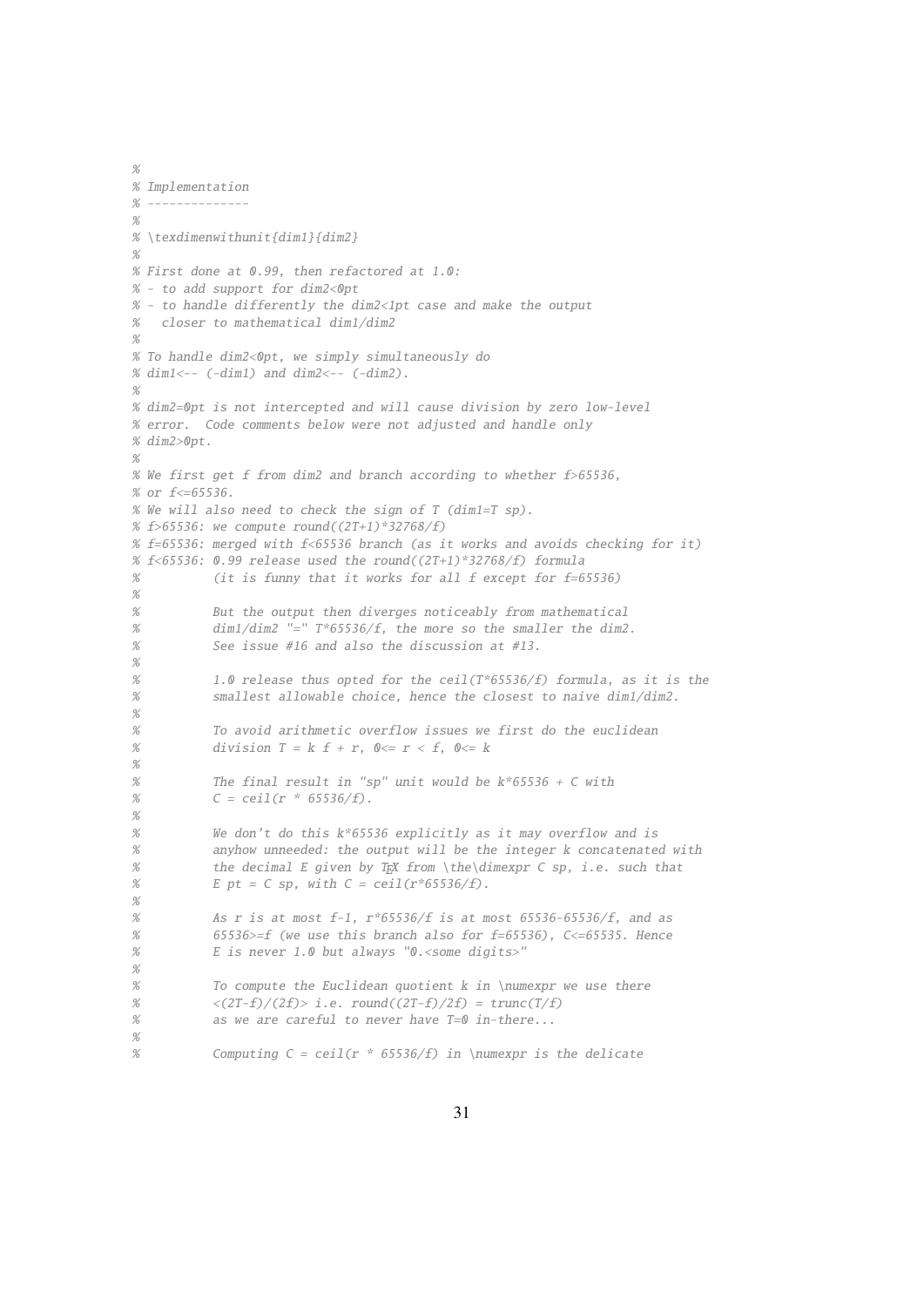```
% part, as r can be as large as f-1 hence 65535 and 65535*65536 would
% overflow. Let's try anyhow to see how to compute ceil() with round():
%
% C = 65536 - floor(65536 * (1 - r/f))% = 65536 - round(65536*(f-r)/f - 0.5) (as r < f so no "round(-0.5)=-1")
% = 65536 - \langle (2*65536* (f-r) - f)/(2f) \rangle%
% Here the problem is with small r, and large f, and naive implementation
% of this formula can overflow...
% Let's thus retreat to eTEX scaling operation <r*65536/f> as it
% operates with temporary double precision.
%
% R=round(r*65536/f)=\langle r*65536/f \rangle is either C-1 or C
% Let x = mathematical exact r*65536/f:
% - if R < x, C=R+1.
% - if R >= x, C=R.
%
% C=ceil(r*65536/f) is the smallest integer such that
% trunc(C*f/65536)>=r, or more precisely (as f<=65536) the
% smallest integer with trunc(C*f/65536)=r. So trunc(R*f/65536)
% will be either r (then R=C-1, or r-1, then R=C-1.
%
% Method from release 1.0: let's TEX compute P=trunc(R*f/65536) itself!
% Via P sp = E <f sp> where E is a decimal such that E pt = R sp.
% So
% - if P>=r (it is then equal to r in fact) then C=R
% - if P \le r (it is then equal to r-1), then C=R+1.
%
% New method: overflow-free pure \numexpr way to get the sign of R-x.
%
% Write R=4*S+t, with say S=\langle R/4\rangle = round(R/4), so t=-2,-1,0,+1.
%
% Then R^*f - 65536^*r = 4^*(S^*f - 16384^*r) + t^*f%
% We know that R < = C < 65536, so (R/4> = 16384 and 16384*f% is at worst 2**(14+16)=\max\{2\cdot 10\} but we will be in \numexpr,
% so no overflow!
% And r<f<=65536 so also 16384*r can not overflow.
% As |R - r*65536/f| \le 0.5, then |R*f-65536*r| \le f/2, so
% 4*|S*f-16384*r| \le 2.5*f is very far from overflow risk
%
% T>0, 0 < f < = 65536% k = \langle (2^*T-f)/(2^*f) \rangle% r = T - k * f% R = <r * 65536/f>% S=<R/4>% t=R-4*S%
% IF: 4*(S*f-16384*r)+t*f < 0 THEN C=R+1 ELSE C=R.
%
% Ept=\theta\cdot dimexpr Csp, E=0.d...d%
% End expansion with the contatenation k.d...d
```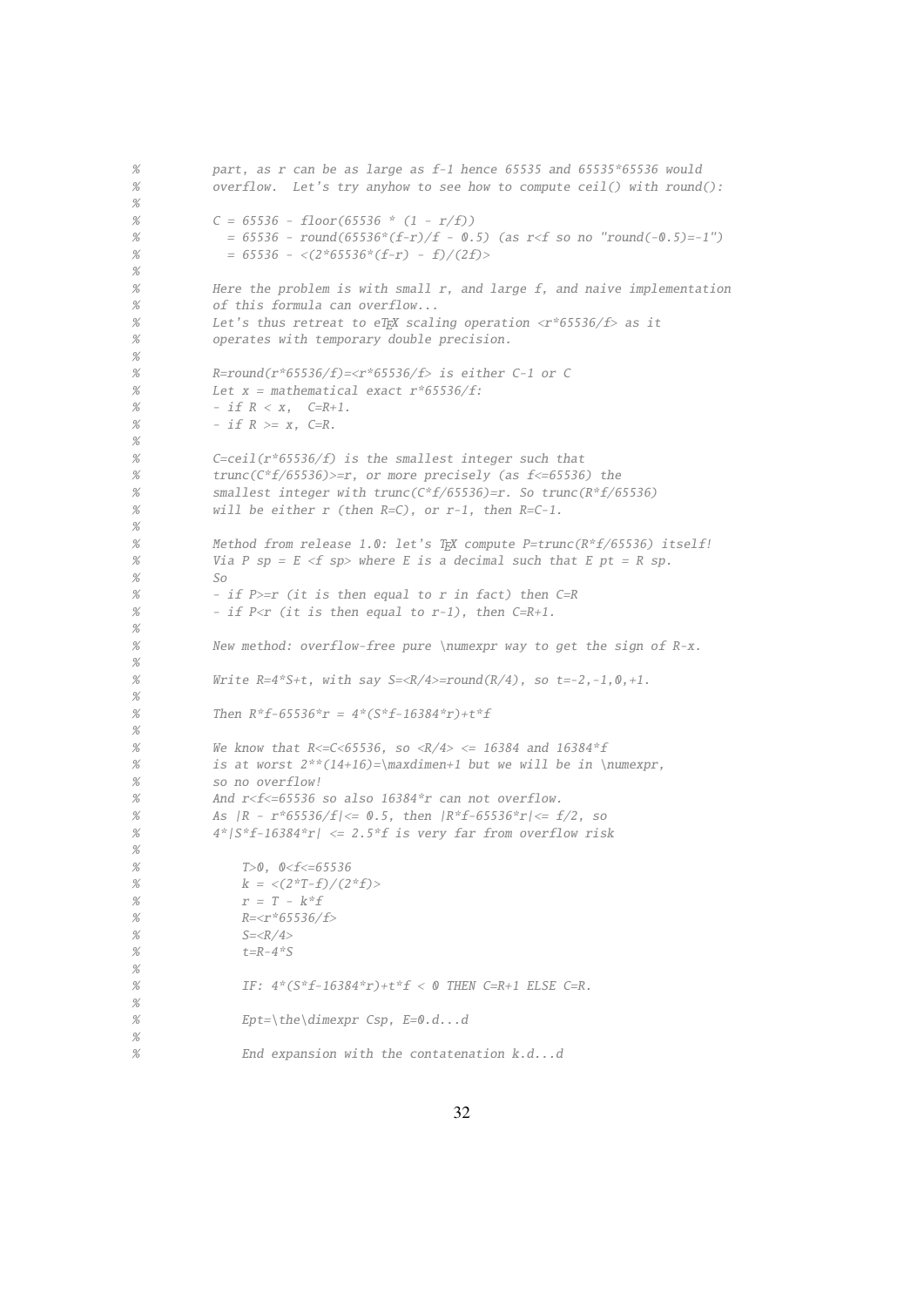$\mathcal{O}_{\mathbb{Z}}$ 

```
\def\texdimenwithunit#1#2{\expandafter\texdimenwithunit_i
% no premultiplication of dim1 by 2 as was done for technical
% reasons when dim2<1pt branch used round((2T+1)*32768/f)
    \the\numexpr\dimexpr#2\expandafter;\the\numexpr\dimexpr#1;%
}%
\def\texdimenwithunit_i#1{%
     \texdimengobtilminus#1\texdimenwithunit_switchsigns-%
     \texdimenwithunit_j#1%
}%
\def\texdimenwithunit_switchsigns-\texdimenwithunit_j-#1;#2%
{%
% due to \texdimenwithunit_Bneg we can not simply prefix dim1
% with -, as -0 is bad there. So let's check also if #2 is 0
    \texdimenzerominusfork
      #2-\texdimenwithunit_Bzero % also used in \texdimenwithunit_B
      0#2\text{ test} dimenwithunit i % abusive shortcut
       0-{\texdimenwithunit_ic#2}%
    \krof
    #1;%
}%
\def\texdimenwithunit_ic#1#2;{\texdimenwithunit_j#2;-#1}%
\def\texdimenwithunit_j#1;#2{%
        \ifnum#1>\p@\texdimenwithunit_A\fi
        \texdimenwithunit_B#2#1;%
}%
% unit>1pt, handle this as for bp.
% Attention it would be wrong for unit=1pt!
\def\texdimenwithunit_A\fi\texdimenwithunit_B#1#2;#3;{\fi
    \expandafter\texdimenstrippt
    \the\dimexpr\numexpr(2*#1#3+\texdimengobtilminus#1-1)*32768/#2sp\relax
    % - fine if dim1>0, <0, or =0
    % - with *\p@ better but an early doubled dim2 would complicate 1pt
    % test and not sure if doing \pmb{\ge} (2*#2) here advantageous
}%
% unit \leq 1pt.
% if dim1<0, simply negate result for dim1>0 as it can not possibly be 0.0
% Indeed T*65536/f will be at least 1 so its ceil also (in fact ceil
% will even be at least 2 if f<65536).
% The dim1=0 case must get filtered out due to way of calculating the
% "ceil" in \numexpr
\def\texdimenwithunit_B#1{\texdimenzerominusfork
                           #1-\texdimenwithunit_Bzero
                           0#1\texdimenwithunit_Bneg
                            0-\texdimenwithunit_Ba
                          \krof#1}%
\def\texdimenwithunit_Bzero#1;#2;{0.0}%
\def\texdimenwithunit_Ba#1#2;#3;{%
    % no overflow possible from 2*#1#3 in \numexpr
    \expanded{\expandafter\texdimenwithunit_Bb
              \the\numexpr(2*#1#3-#2)/(2*#2);#1#3;#2;}%
}%
% I could have inserted \expanded\bgroup in \texdimenwithunit_B
```